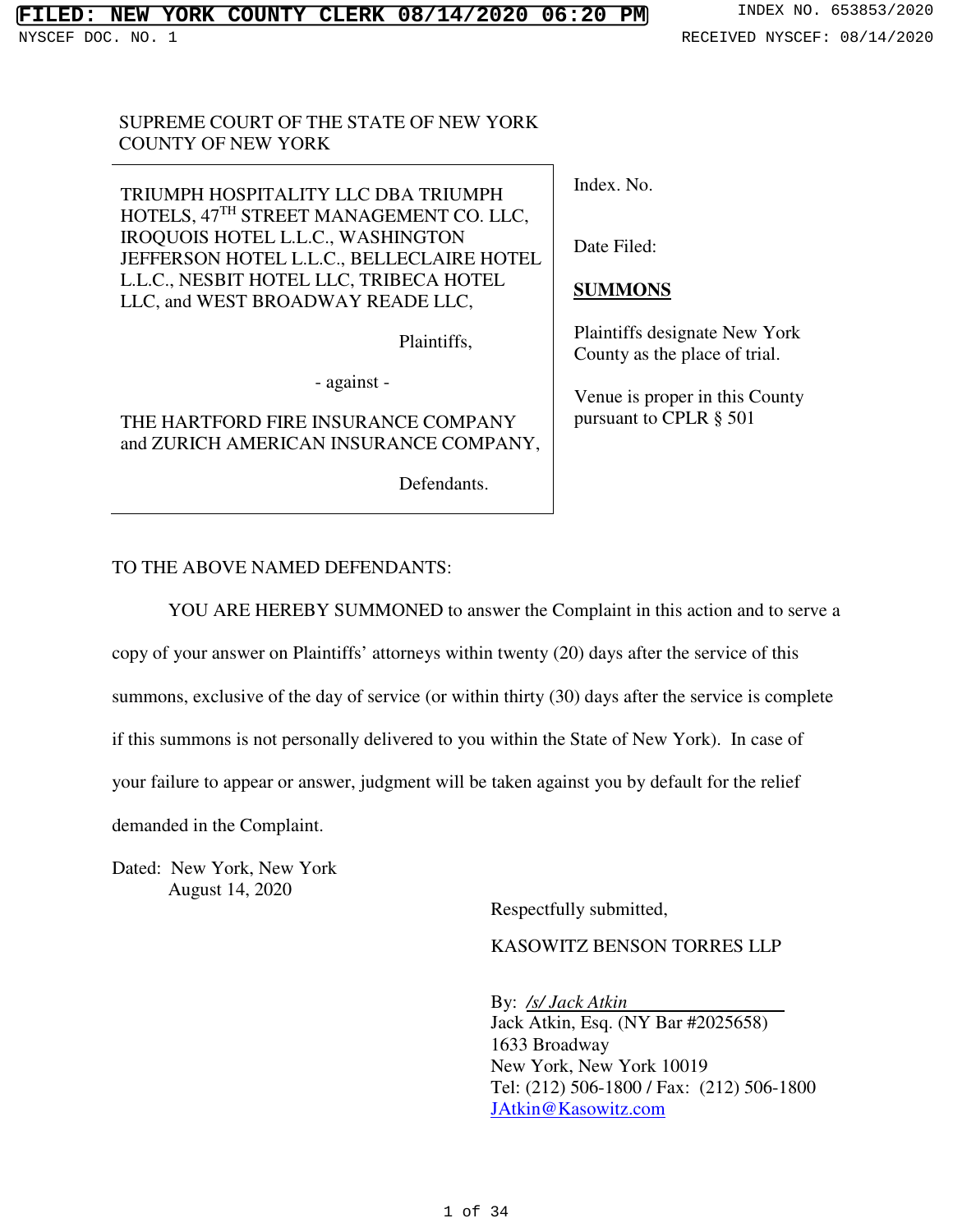Jerold Oshinksy, Esq. (NY Bar #012105) 2029 Century Park East, Suite 2000 Los Angeles, CA 90067 Tel: (424) 288-7900 / Fax: (424) 288-7901 JOshinsky@Kasowitz.com

Margaret Ziemianek, Esq. (*pro hac vice forthcoming*) 101 California Street, Suite 3000 San Francisco, CA 94111 Tel: (415) 421-6140 / Fax: (415) 520-6452 Mziemianek@Kasowitz.com

*Attorneys for Plaintiffs* 

To:

The Hartford Fire Insurance Company NYS Department of Financial Services 1 State Street, 19<sup>th</sup> Floor New York, NY 10004

Zurich American Insurance Company NYS Department of Financial Services 1 State Street, 19<sup>th</sup> Floor New York, NY 10004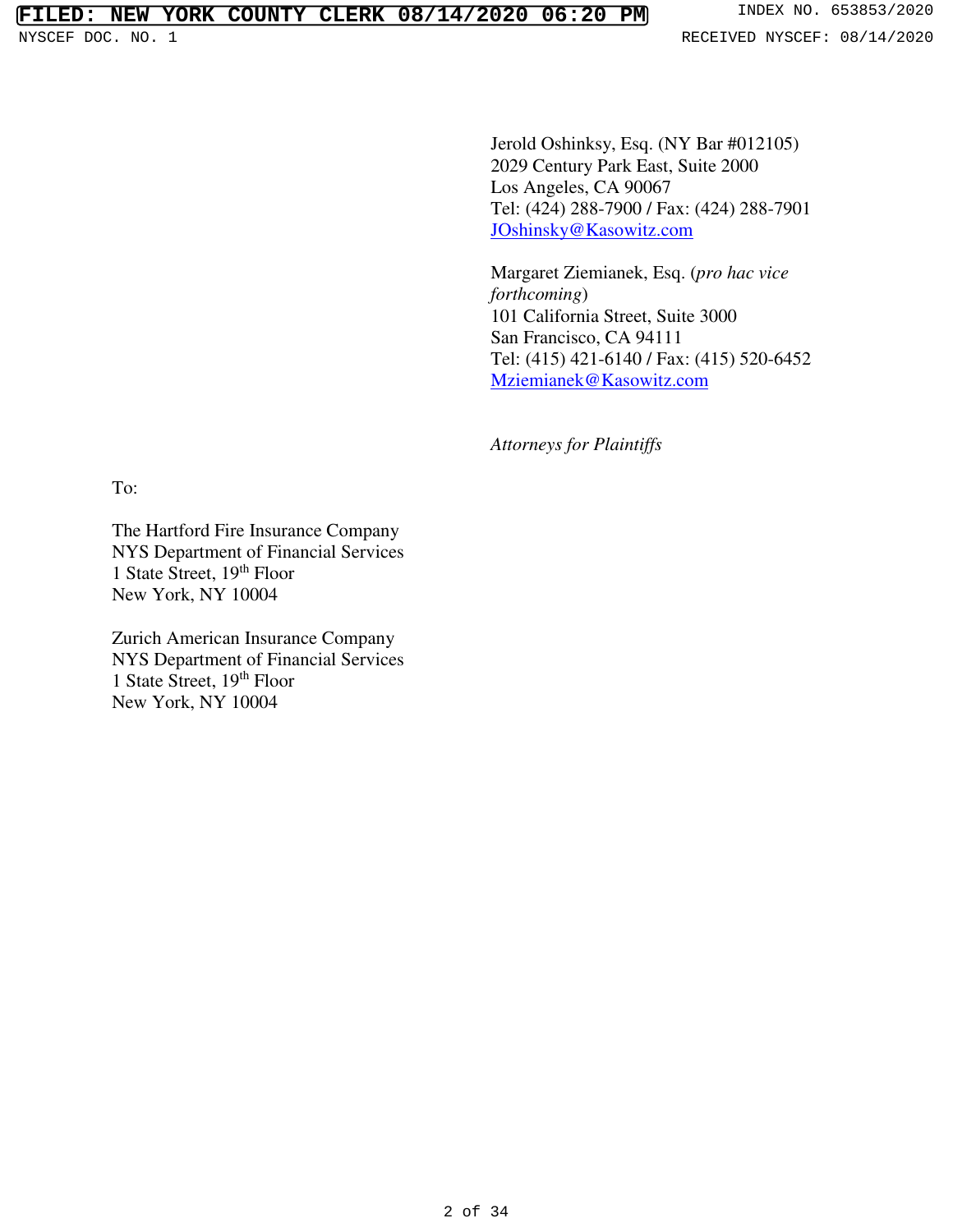SUPREME COURT OF THE STATE OF NEW YORK COUNTY OF NEW YORK

TRIUMPH HOSPITALITY LLC DBA TRIUMPH HOTELS, 47<sup>TH</sup> STREET MANAGEMENT CO. LLC, IROQUOIS HOTEL L.L.C., WASHINGTON JEFFERSON HOTEL L.L.C., BELLECLAIRE HOTEL L.L.C., NESBIT HOTEL LLC, , TRIBECA HOTEL LLC, and WEST BROADWAY READE LLC,

Plaintiffs,

- against -

THE HARTFORD FIRE INSURANCE COMPANY and ZURICH AMERICAN INSURANCE COMPANY,

Defendants.

Index. No.

# **COMPLAINT AND DEMAND FOR JURY TRIAL**

Plaintiffs Triumph Hospitality LLC dba Triumph Hotels ("Triumph Hotels"), 47<sup>th</sup> Street Management Co. LLC ("47<sup>th</sup> Street Management"), Iroquois Hotel L.L.C., Washington Jefferson Hotel L.L.C., Belleclaire Hotel L.L.C., Nesbit Hotel LLC, Tribeca Hotel LLC, and West Broadway Reade LLC (hereinafter collectively referred to as "Triumph" or "Plaintiffs") by and through their undersigned counsel, Kasowitz Benson Torres LLP, bring this action against Defendants The Hartford Fire Insurance Company ( "Hartford") and Zurich American Insurance Company ("Zurich") (collectively, "Defendants").

## **INTRODUCTION**

1. New York City is one of the most renowned and beloved travel destinations in the world, drawing over 65 million visitors in 2018, 13.6 million of which hailed from other countries. Tourism is a vital component of New York City's economy.

2. For over twenty years, Triumph hotels have welcomed guests from across the United States and from countries all over the world. Plaintiffs' boutique hotels offer their guests a unique and intimate experience, in the heart of the  $11<sup>th</sup>$  largest city in the world. Through its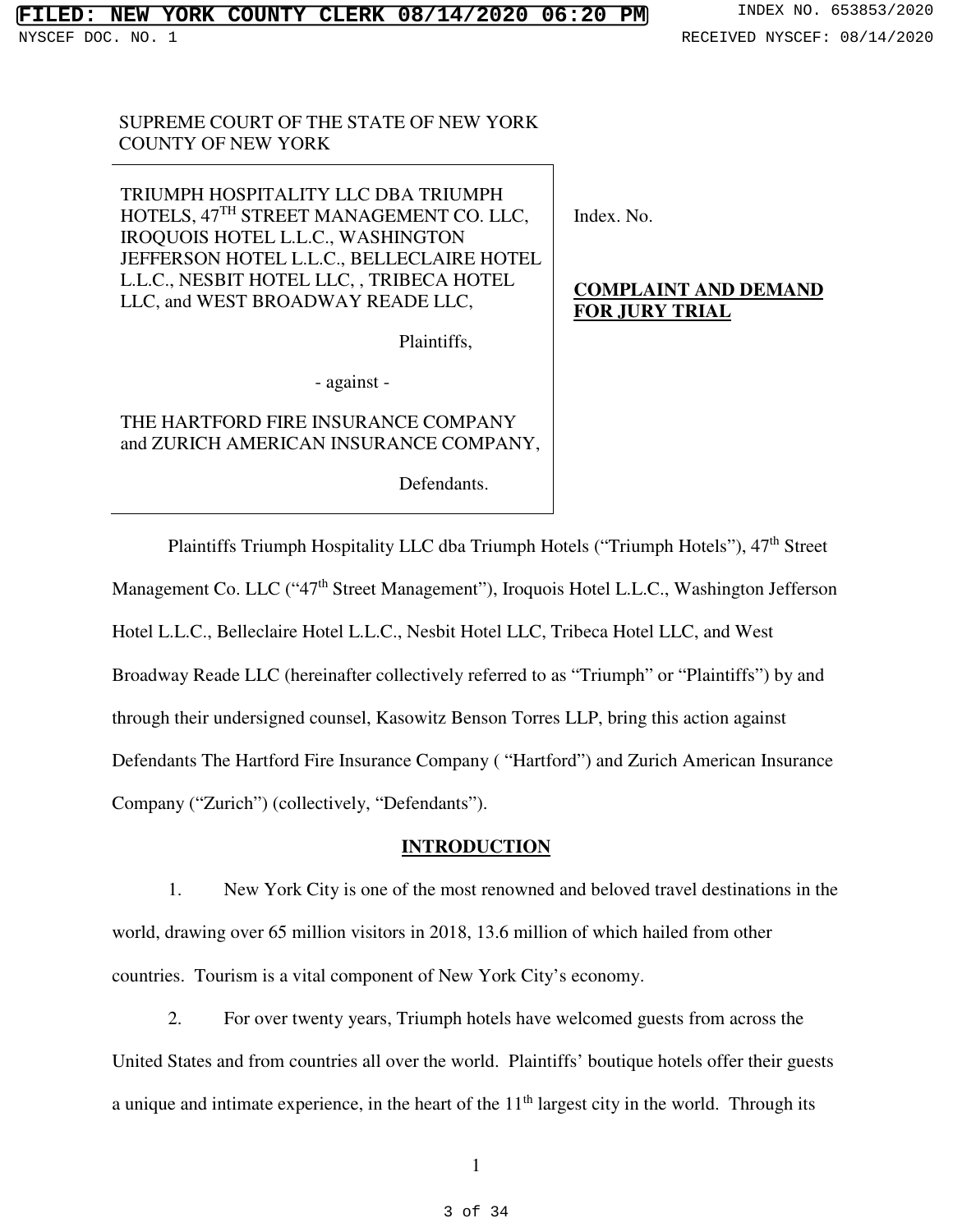attention to detail and its guests, Triumph has built a loyal following of patrons and corporate partners. Triumph's business is entirely dependent on its guests, without whom it effectively has no business to run.

3. In March of 2020, for the first time in its history, Triumph was forced to close all of its hotels to the public, due to direct physical loss and property damage stemming from the COVID-19 pandemic. Across the country and across the world, prospective patrons were under government orders to stay at home or "shelter in place," preventing them from staying in Triumph hotels. New York State and New York City issued their own proclamations, directing citizens to stay at home except for essential needs. Broadway and various tourist attractions in New York City closed to the public. Hotel employees contracted the virus, and patrons cancelled their confirmed reservations. Rapidly changing and conflicting information regarding COVID-19 – including its lifespan on surfaces and the manner in which it is transmitted – made it impossible for Triumph to make its hotels safe for its patrons and employees, and made its properties effectively useless for their intended purpose.

4. Because of the nature of Triumph's business, Triumph prudently purchased premier business interruption policies with extended business interruption coverage for all of its hotels, in exchange for staggering annual premiums. Triumph's largest hotel, the Hotel Edison, is insured by Defendant Zurich. Triumph's other five hotels are insured by Defendant Hartford. Both policies are "all risk" policies, providing coverage for property damage, time element losses, and related losses. Specifically, the policies cover business interruption losses stemming from physical loss of the properties for their intended purposes, dependent properties, orders of civil authority, and restricted access to the properties. The policies also cover extra expenses. Notably, unlike standard general liability coverage provisions, which define property damage as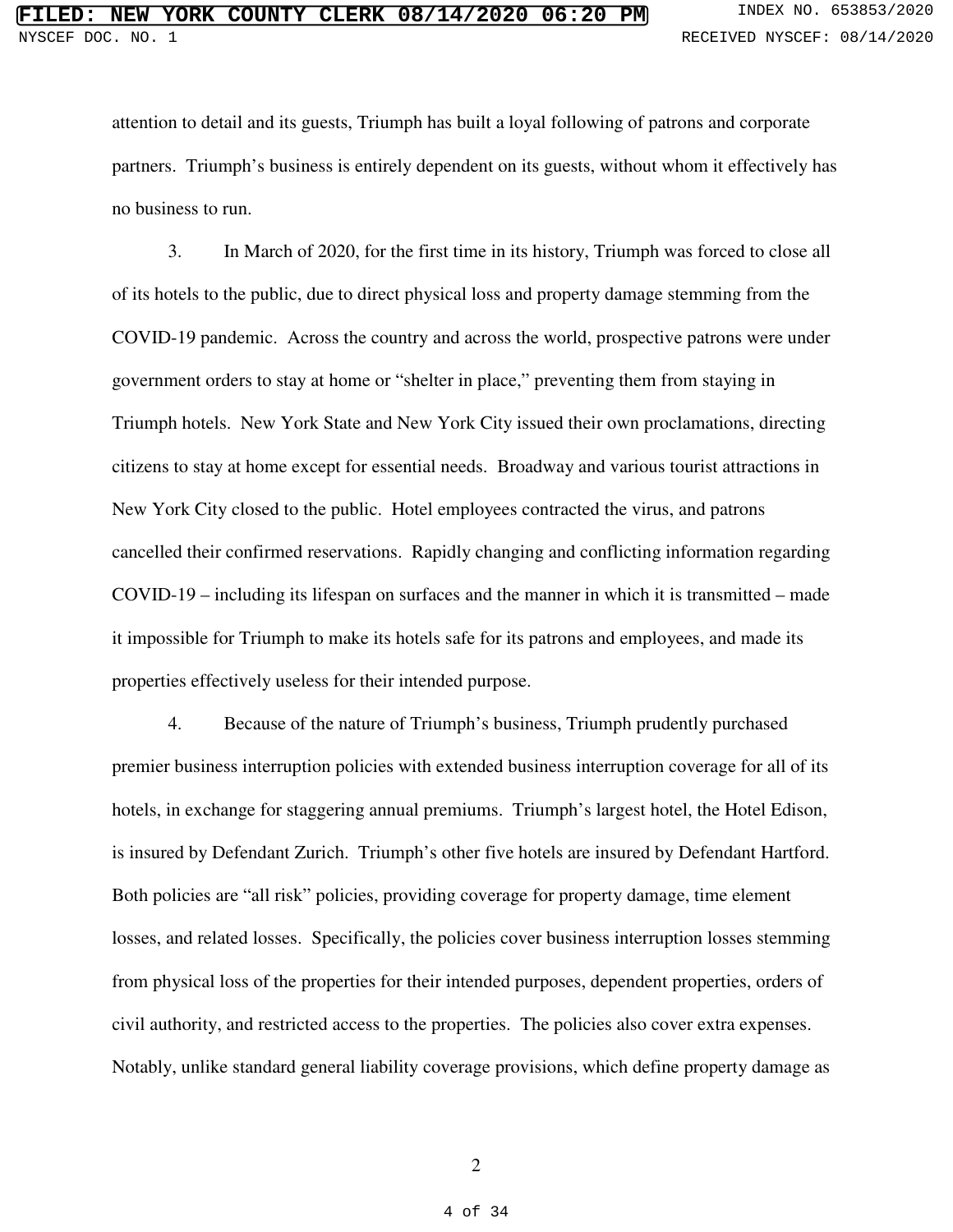"physical injury to *tangible*" property, neither of the property policies at issue in this litigation restrict coverage to "physical injury to *tangible* property." (Emphasis added.) The Hartford Policy also includes coverage for certain virus-related losses. Similarly, the Zurich Policy's Inland Marine Coverage Form includes coverage for contaminant-related losses.

5. Despite the coverage afforded by these policies, both Hartford and Zurich have summarily denied Plaintiffs' claims in breach of the applicable policies and the implied covenant of good faith and fair dealing, and in violation of New York General Business Law §349. Plaintiffs are informed and believe that Hartford and Zurich, in concert with other insurance companies, have summarily denied coverage for the claims of other hard-hit businesses nationwide, using the ongoing pandemic as an excuse to avoid making payments under their policy contracts.

6. Plaintiffs are informed and believe that Hartford and Zurich, in concert with other insurance companies, have advanced and are now advancing interpretations of virus exclusions and their purported effect on coverage under business interruption policies that are in direct conflict with representations made to state insurance regulators in connection with securing approval of virus exclusion language. Under the doctrine of regulatory estoppel, Hartford, Zurich, and other insurance companies are therefore barred from now relying on those exclusions to deny coverage.

7. In this action, Plaintiffs seek compensatory, consequential, and punitive damages, prejudgment interest, attorneys' fees, costs, and declaratory relief against Defendants Hartford and Zurich.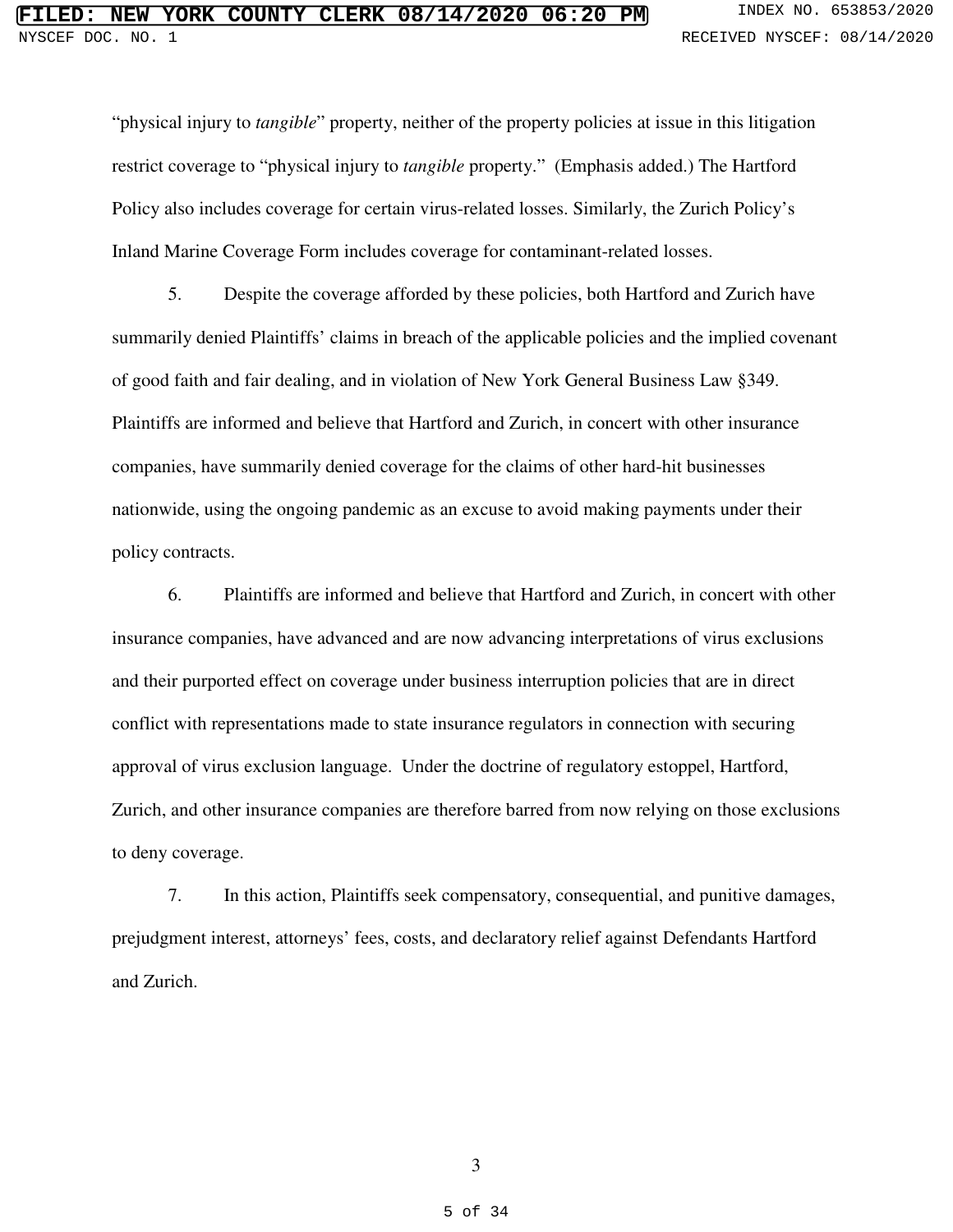#### **THE PARTIES**

8. Plaintiff Triumph Hospitality LLC dba Triumph Hotels is a New York limited liability company, with its principal place of business at  $1633$  Broadway,  $46<sup>th</sup>$  Floor, New York, NY 10019.

9. Plaintiff  $47<sup>th</sup>$  Street Management Co. LLC is a New York limited liability company, with its principal place of business at  $1633$  Broadway,  $46<sup>th</sup>$  Floor, New York, NY 10019. 47<sup>th</sup> Street Management Co. LLC operates the Hotel Edison, located at 228 W. 47<sup>th</sup> Street, New York, NY 10036.

10. Plaintiff Iroquois Hotel L.L.C. is a New York limited liability company, with its principal place of business at 1633 Broadway, 46<sup>th</sup> Floor, New York, NY 10019. Iroquois Hotel L.L.C. operates the Iroquois Hotel, located at 49 W. 44<sup>th</sup> Street, New York, NY 10036.

11. Plaintiff Washington Jefferson Hotel L.L.C. is a New York limited liability company, with its principal place of business at  $1633$  Broadway,  $46<sup>th</sup>$  Floor, New York, NY 10019. Washington Jefferson Hotel L.L.C. operates the Washington Jefferson Hotel, located at 318 W. 51st Street, New York, NY 10019.

12. Plaintiff Belleclaire Hotel L.L.C. is a New York limited liability company, with its principal place of business at 1633 Broadway, 46<sup>th</sup> Floor, New York, NY 10019. Belleclaire Hotel L.L.C. operates the Belleclaire Hotel, located at 2175 Broadway, New York, NY 10024.

13. Plaintiff Nesbit Hotel LLC is a New York limited liability company, with its principal place of business at 1633 Broadway,  $46<sup>th</sup>$  Floor, New York, NY 10019. Nesbit Hotel LLC operates the Evelyn Hotel, located at 7 E. 27<sup>th</sup> Street, New York, NY 10016.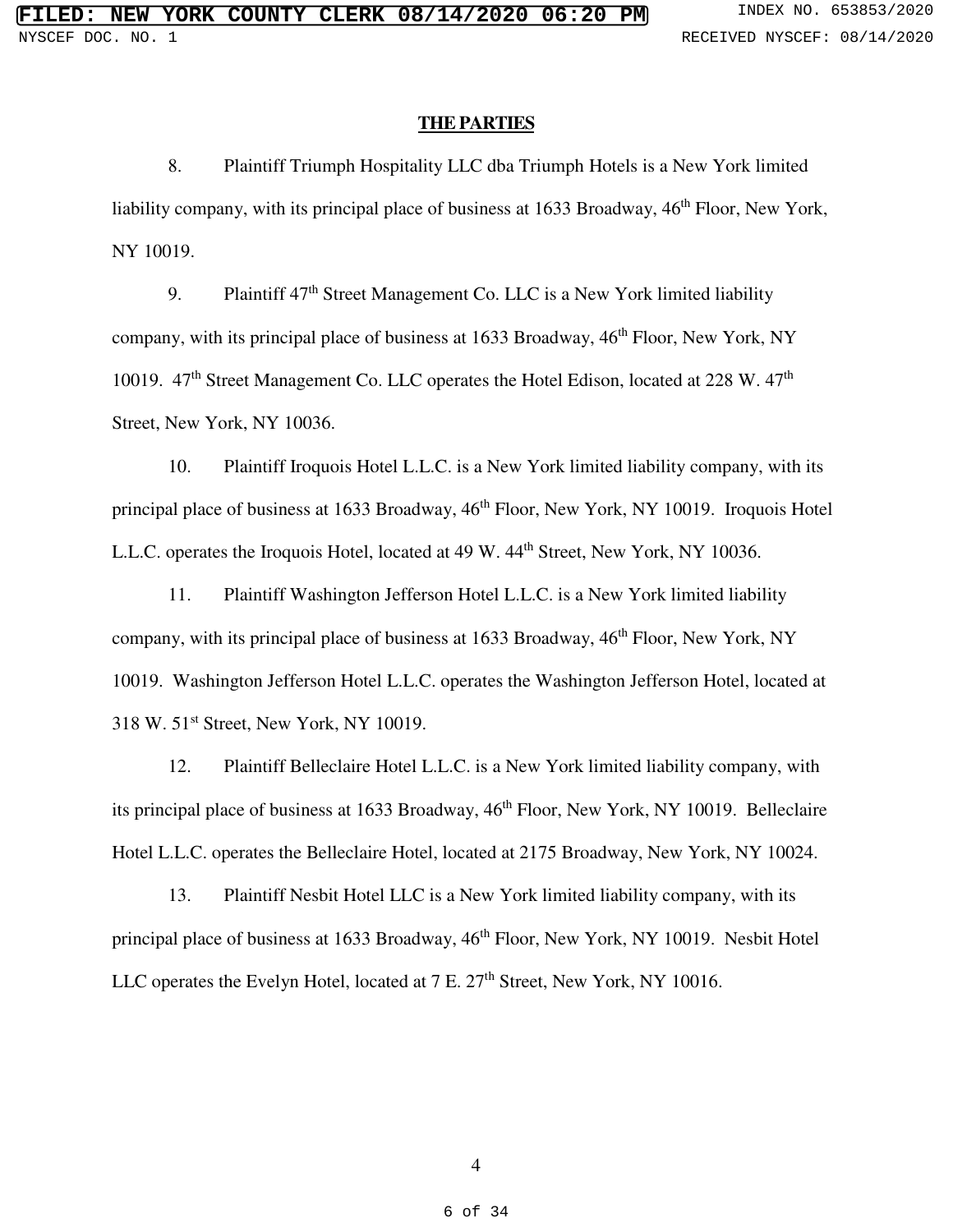14. Plaintiff Tribeca Hotel LLC is a New York limited liability company, with its principal place of business at 1633 Broadway, 46<sup>th</sup> Floor, New York, NY 10019. Tribeca Hotel LLC operates the Frederick Hotel, located at 95 W. Broadway, New York, NY 10007.

15. Plaintiff West Broadway Reade LLC is a New York limited liability company, with its principal place of business at 1633 Broadway, 46<sup>th</sup> Floor, New York, NY 10019. West Broadway Reade LLC owns a restaurant space adjacent to the Frederick Hotel, which is leased and occupied by Serafina Tribeca restaurant.

16. Plaintiffs are informed, believe, and thereupon allege that Hartford is a Connecticut corporation with its principal place of business in Hartford, Connecticut.

17. Plaintiffs are informed, believe, and thereupon allege that Zurich is a New York corporation with its principal place of business at 4 World Trade Center, 150 Greenwich Street, New York, NY.

#### **JURISDICTION AND VENUE**

18. This Court has jurisdiction over Hartford because it is actively engaged in business within the jurisdiction, sold the relevant policy within the jurisdiction to Plaintiffs Triumph Hotels, Iroquois Hotel L.L.C., Washington Jefferson Hotel L.L.C., Belleclaire Hotel L.L.C., Nesbit Hotel LLC, Tribeca Hotel LLC, and West Broadway Reade LLC, and injured these Plaintiffs within the jurisdiction through the issuance of its denial letter. This Court has jurisdiction over Zurich because it is incorporated in and is a resident of the State of New York. Zurich also sold the relevant policy to Plaintiff 47<sup>th</sup> Street Management within the jurisdiction, and injured  $47<sup>th</sup>$  Street Management within the jurisdiction through the issuance of its denial letter.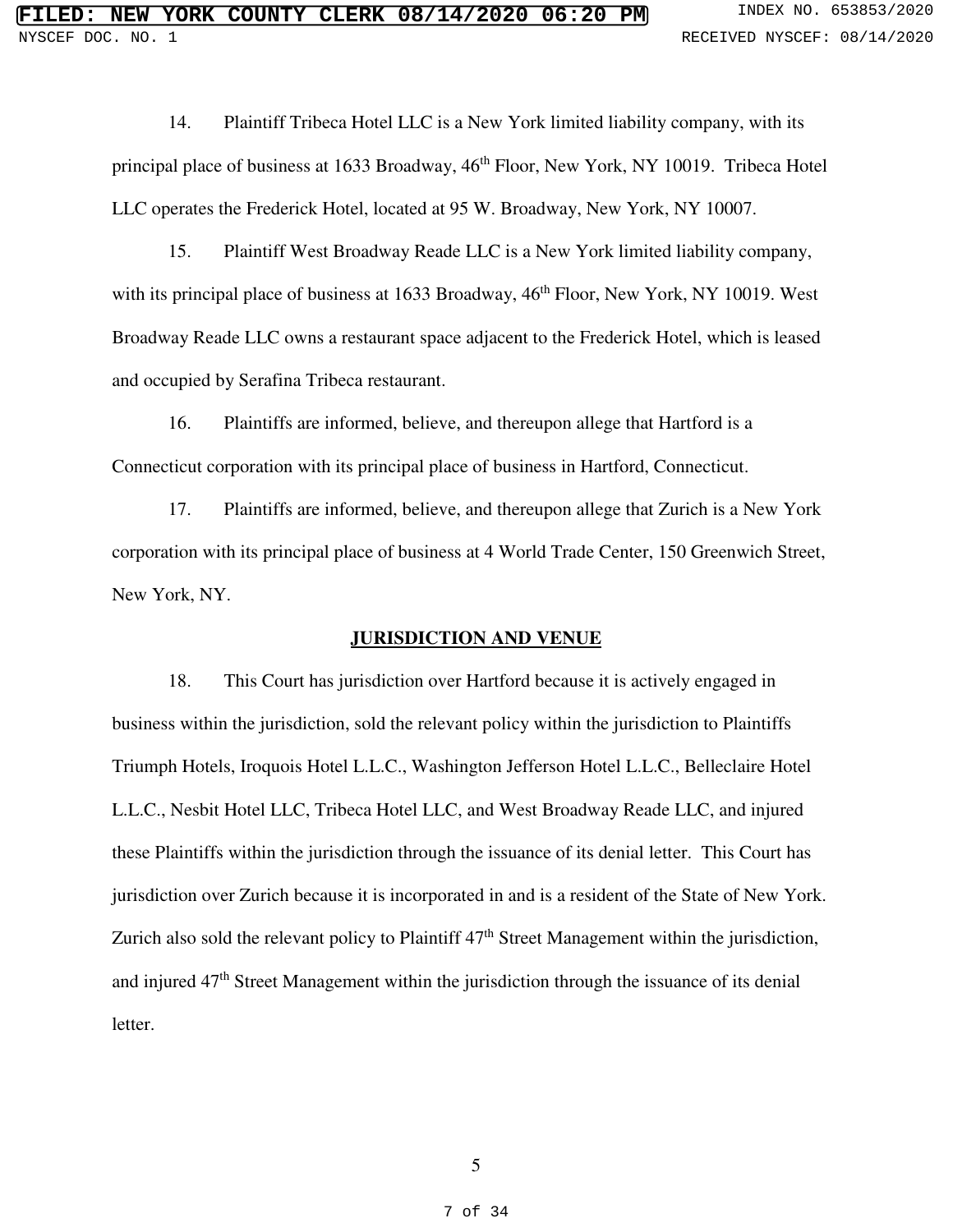19. Venue is proper in this jurisdiction pursuant to CPLR §503(a) because the

majority of the events giving rise to the claims asserted herein occurred within this jurisdiction.

## **FACTUAL ALLEGATIONS**

#### **A. Overview of Triumph's Business**

20. Triumph Hotels operates six historic boutique hotels in New York City's most desirable neighborhoods: (i) Hotel Belleclaire (a designated historical landmark on the Upper West Side of Manhattan); (ii) The Iroquois Hotel (a four star boutique luxury hotel in midtown Manhattan, home to one of the highest ranked cocktail lounges in Manhattan, Lantern's Keep); (iii) The Frederick Hotel (a boutique TriBeCa hotel, with an adjacent restaurant, Serafina Tribeca); (iv) The Evelyn (a boutique NoMad hotel); (v) the Washington-Jefferson Hotel (a boutique theater district hotel); and (vi) the Hotel Edison (a historic Times Square art deco hotel and home to two popular restaurants and a bar). The hotels attract patrons from around the world, and – legend has it – have hosted James Dean, Abraham Lincoln, and Mark Twain.

21. For years, Triumph has operated a successful enterprise. Triumph derives the vast majority of its revenues from hotel guests who book directly with the hotel, or through online travel agencies such as Expedia and bookings.com. Triumph also derives substantial revenues from group bookings, and has contracts with third parties such as airlines, which purchase a minimum number of rooms per month. All of Triumph's hotels also have corporate tenants, such as Starbucks, restaurants, bars, and other retail establishments, from whom the hotels derive rental income. As of January 2020, Triumph employed approximately 510 people across its six hotels and corporate offices in New York City.

22. Triumph's revenue forecasting has been historically very accurate, within 5% of actual results. As of January 2020, Triumph forecasted millions of dollars in revenue for 2020.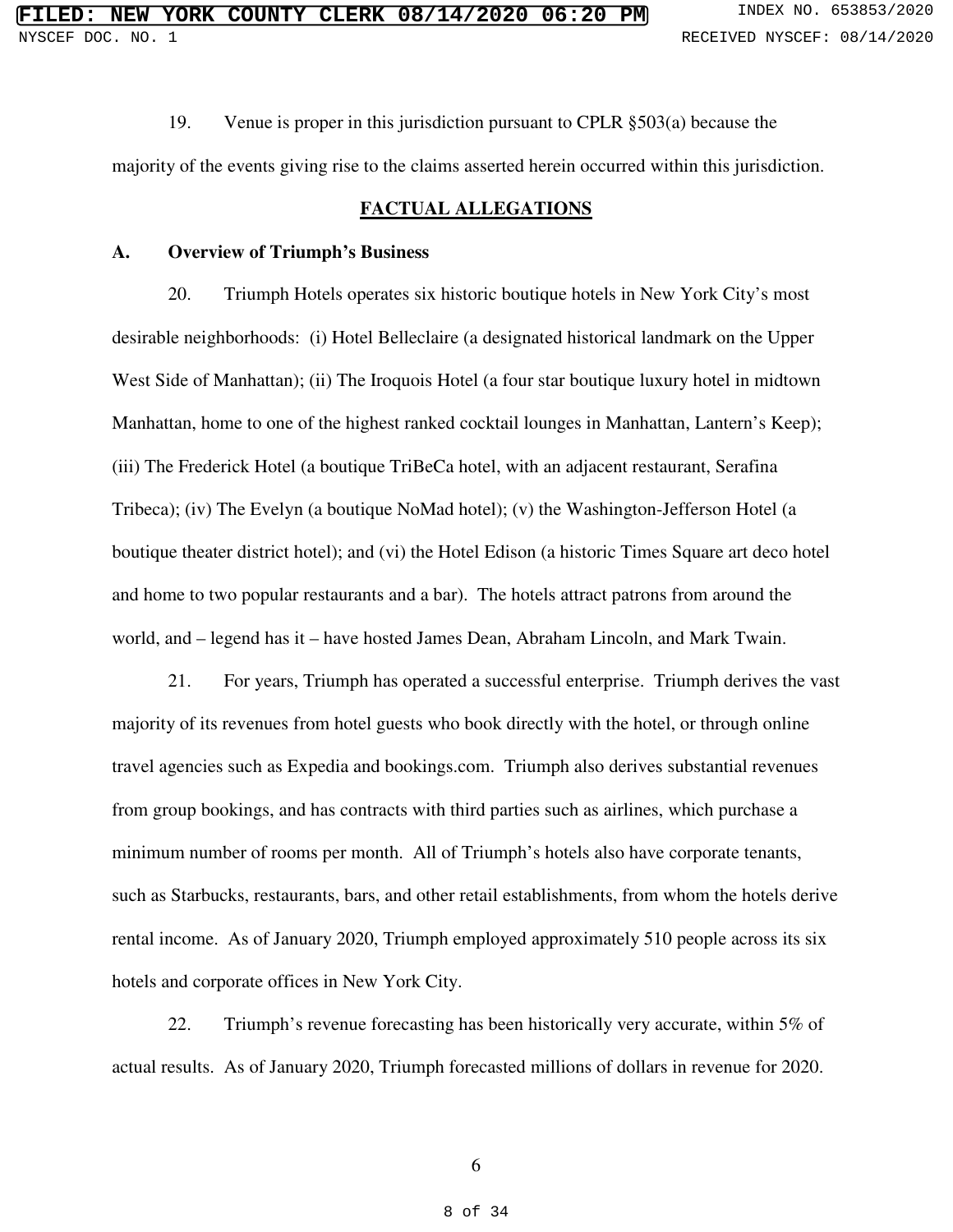#### **B. The COVID-19 Pandemic**

 $\overline{a}$ 

23. In or around December 2019, the novel coronavirus, known as SARS-CoV-2, began spreading to humans in Wuhan, China. The infectious disease caused by SARS-CoV-2 is known as COVID-19.

24. COVID-19 quickly spread around the world, with new "hot spots" arising at an alarming rate. COVID-19 reached the United States in January 2020, and the first reported case of COVID-19 in New York City was on January 30, 2020. As the world struggled to contain the spread of COVID-19, unprecedented measures were taken, with countries closing borders, prohibiting certain travel, ordering businesses shuttered, and ordering citizens to stay home except for essential needs. On March 11, 2020, the World Health Organization ("WHO") officially declared COVID-19 a pandemic.<sup>1</sup>

25. On March 7, 2020, the State of New York issued Executive Order Number 202, "declaring a State disaster emergency for the entire State of New York." On March 20, 2020, the State of New York issued Executive Order No. 202.6, ordering all non-essential businesses to reduce in-person workforces by 50%. On March 17, 2020, New York City declared a state of emergency, and on March 22, 2020, issued its first "stay at home" order. The order explicitly states that COVID-19 is "causing property loss and damage."<sup>2</sup> At least 42 U.S. states, dozens of countries, and numerous local governments issued similar orders. Additionally, the U.S. federal government issued various orders restricting travel from Asia and Europe into the U.S. Countries around the world have also discouraged their citizens from traveling to the United States based on the high infection rates.

<sup>&</sup>lt;sup>1</sup>A pandemic is an epidemic of an infectious disease that has spread across a large region, for instance multiple continents or worldwide, affecting a substantial number of people.

<sup>&</sup>lt;sup>2</sup> https://www1.nyc.gov/assets/home/downloads/pdf/executive-orders/2020/eeo-101.pdf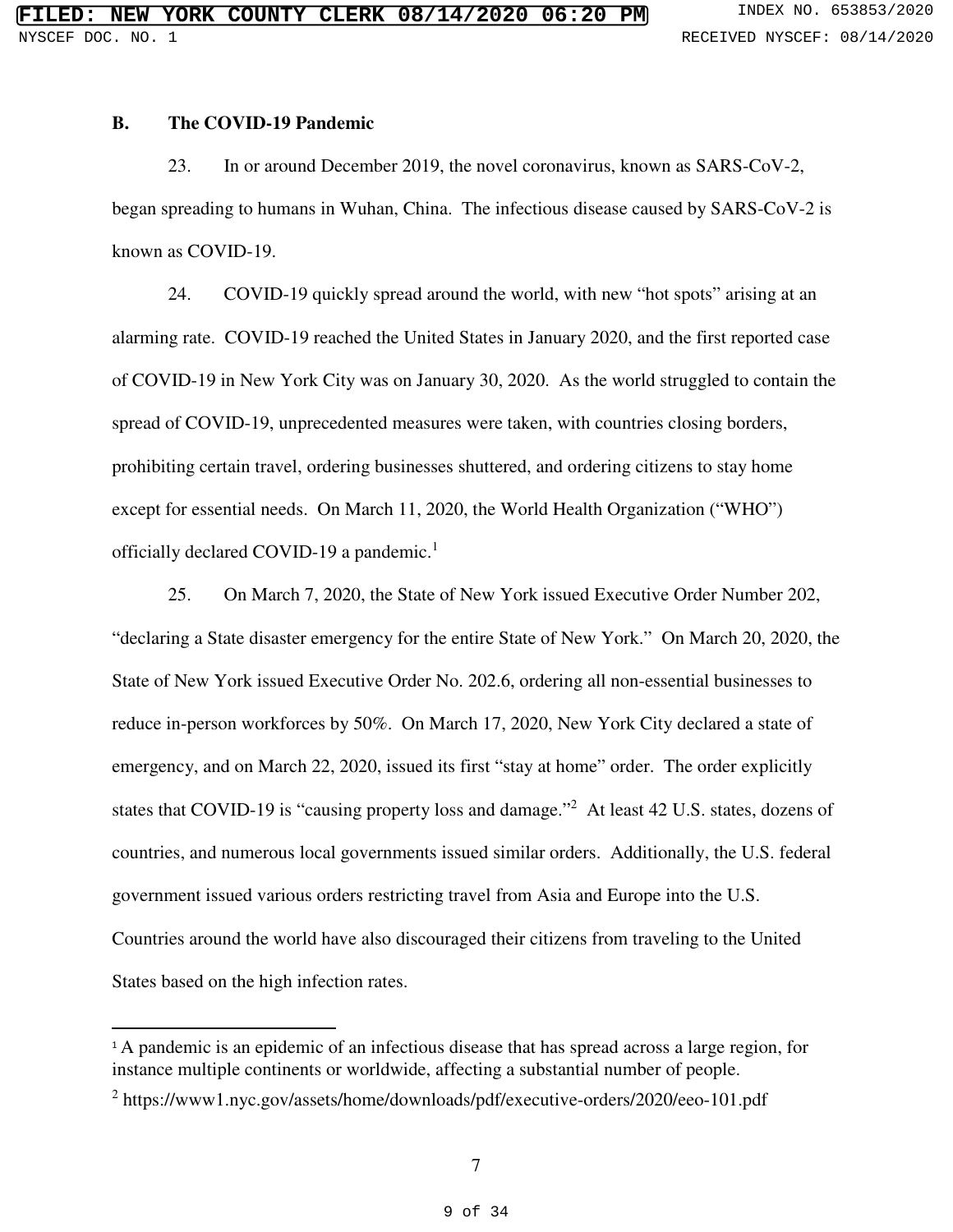26. The number of COVID-19 cases grew exponentially in New York in late March and early April, making it the new global hot spot for the pandemic. New York City hit a single day peak of 6,378 new cases on April 6, 2020.<sup>3</sup> As of the filing of this complaint, New York City has approximately 226,043 confirmed cases of COVID-19, 18,987 confirmed deaths, and 4,628 "probable" deaths.<sup>4</sup>

27. While the virus was initially thought to spread only through small droplets from the nose or mouth, which are expelled when a person with COVID-19 coughs, sneezes, or speaks, increasing evidence indicates it is also spread by aerosols, produced by normal breathing. Aerosols can remain suspended in air for hours until finally brought down by gravity to a surface. The virus survives on a variety of surfaces, including steel, ceramic, glass, paper and cloth – surfaces found all over hotels at common touch points. The CDC reported that evidence of the virus remained on the Diamond Princess cruise ship 17 days after all cabins had been vacated.

28. Testing in New York City lagged at the onset of the pandemic, and even today is largely limited to persons exhibiting symptoms. Studies have concluded that as many as 42% of infected persons are asymptomatic, making it extremely difficult to contain the spread of the pandemic.<sup>5</sup>

29. Although conditions in New York City have improved since April, New York is now imposing restrictions on travel into the state from other locations with high infection rates.

30. As of the filing of this Complaint, the United States leads the world with over

l

<sup>3</sup> *See* https://www1.nyc.gov/site/doh/covid/covid-19-data.page [*last visited on August 14, 2020*]

<sup>&</sup>lt;sup>4</sup> "Probable" COVID-19 deaths are those believed to be COVID-related but which were not confirmed by testing.

<sup>5</sup> *See, e.g.,* https://www.advisory.com/daily-briefing/2020/06/01/asymptomatic-patients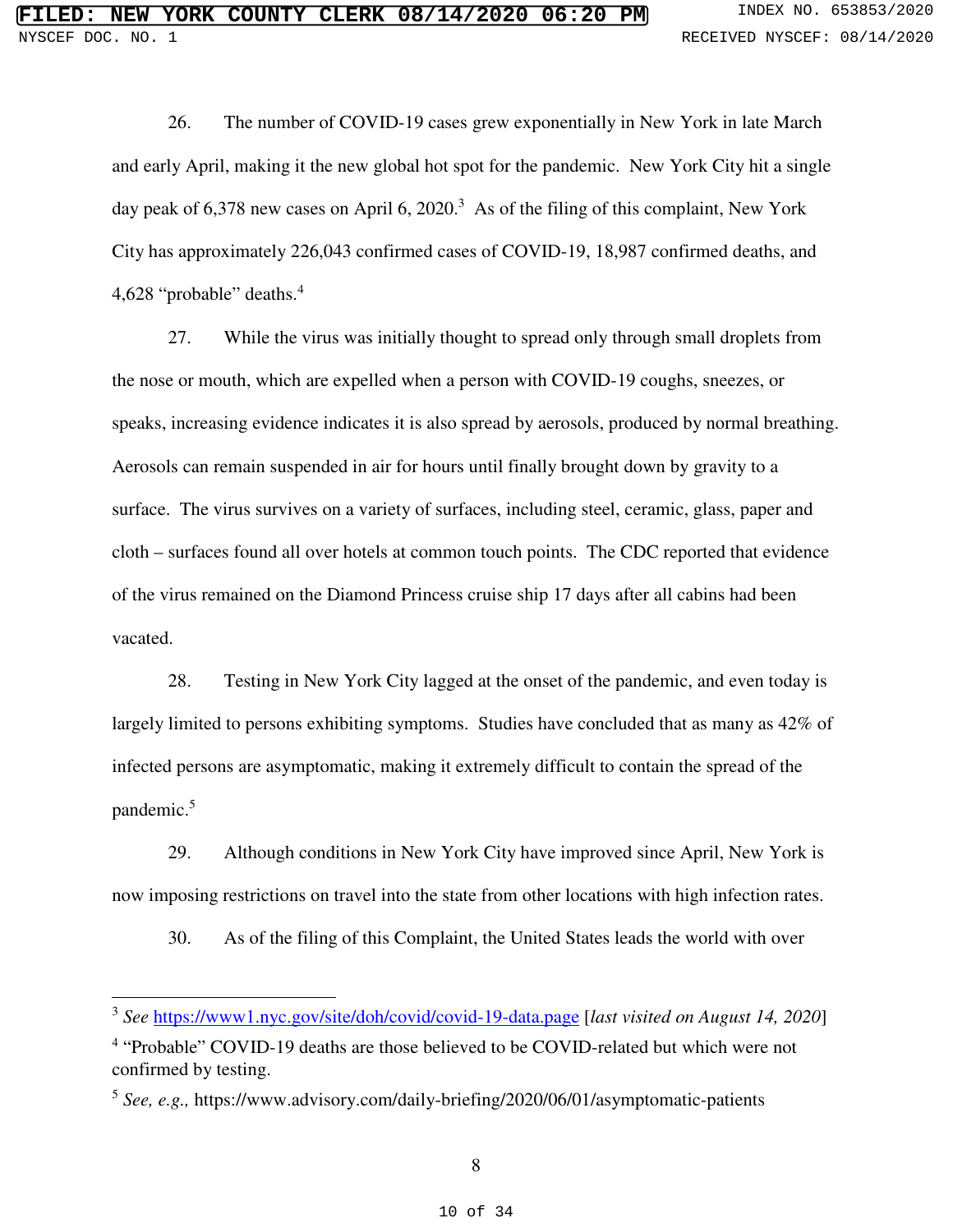5.11 million cases of COVID-19 and over 163,000 deaths. Infection rates are again rapidly rising, making it unlikely that government restrictions on travel will be lifted until late 2020 at the earliest.

## **C. The COVID-19 Pandemic Has Impacted Plaintiffs' Hotels**

31. The pandemic has directly caused property damage to Plaintiffs' hotels (including but not limited to the actual and threatened presence of the virus at Plaintiffs' hotels), and the physical loss of the hotels for their intended purpose. Several staff members at each hotel contracted COVID. One staff member passed away. The pandemic also caused damage to properties in the immediate area of Plaintiffs' hotels. Indeed, the entirety of New York City, including Plaintiffs' hotels, has been designated by city and state officials as being affected by COVID-19. As one court has described it, "any location…where two or more people can congregate is within the disaster area [of COVID-19]."<sup>6</sup> The pandemic has also caused significant expenses to Plaintiffs, in the form of additional sanitization costs, which are expected to continue into the foreseeable future.

32. The orders of civil authority issued around the world requiring residents to stay home except for essential needs, as well as the U.S. government's orders restricting travel into the United States, have directly impacted Plaintiffs' operations because their patrons' homes – the dependent properties on which Plaintiffs rely for their guests – were impacted by and damaged by the pandemic. Such orders also impacted airports, transportation hubs, and New York City tourist attractions (including but not limited to Broadway theaters, museums, retail establishments, dining establishments, and historical landmarks) resulting in a near-total cessation of business. Airports, transportation hubs, and tourist attractions are also dependent

l

<sup>6</sup> *See Friends of Danny Devito v. Wolf*, 2020 Pa. LEXIS 1987, \*34 (Apr. 13, 2020).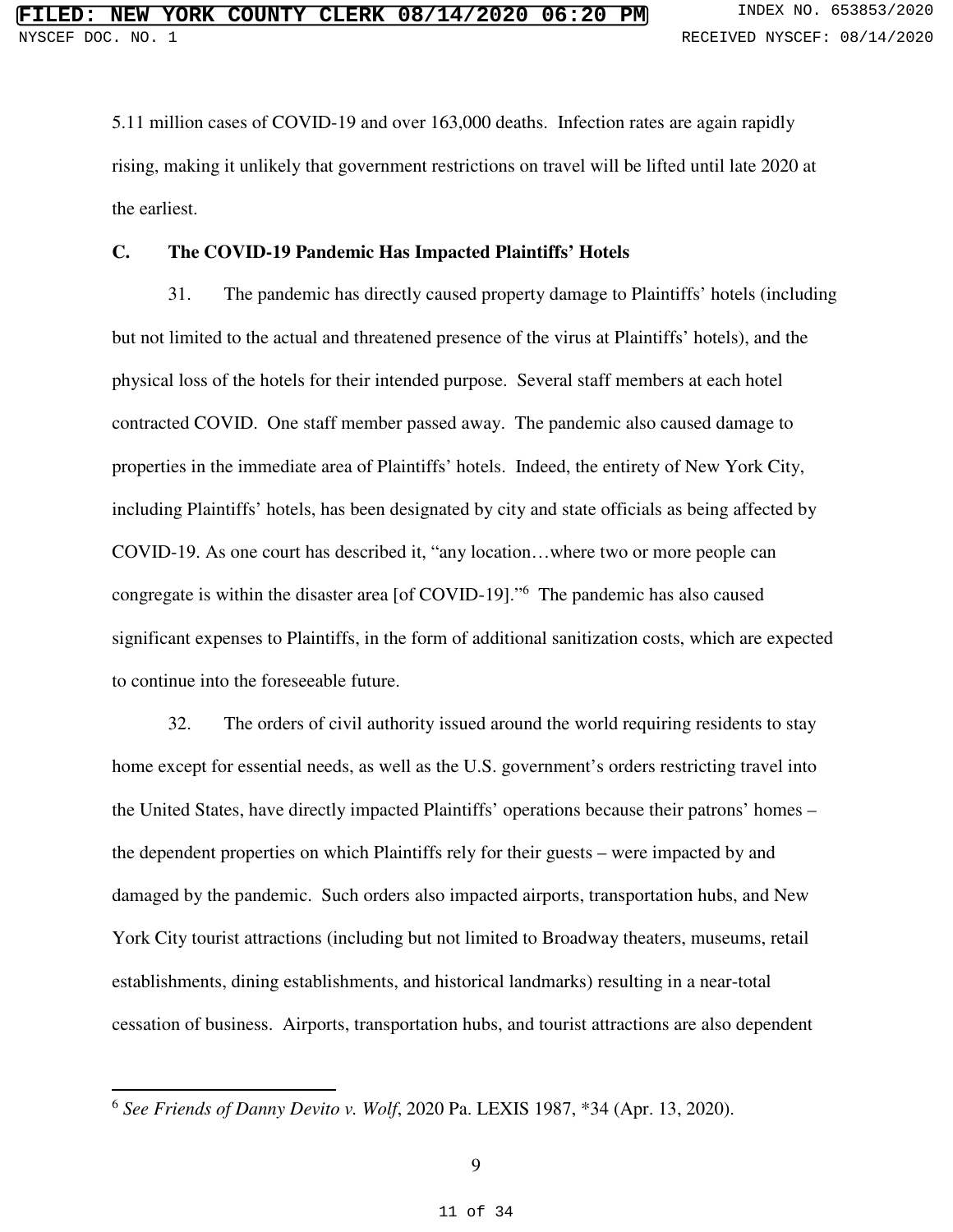properties that attract customers of Plaintiffs' hotels within the meaning of the policies.

33. Faced with empty rooms and staggering overhead costs in the millions of dollars for rent, salary, utilities, maintenance, and other expenses, Triumph was forced to mitigate its damages by closing its hotels to the public, and reducing its 510 person workforce to just 32 people.

34. In addition to the loss of hotel room rental revenue, many of Plaintiffs' corporate tenants have stopped paying rent during the pandemic,<sup>7</sup> which is also a covered loss under Plaintiffs' all-risk policies.

## **D. The Hartford Policy**

 $\overline{a}$ 

35. Defendant Hartford issued to Plaintiff Triumph Hotels a Special Multi-Flex Policy, No. 10 UFJ DD3440, effective from August 1, 2019 to August 1, 2020 (the "Hartford Policy"),<sup>8</sup> covering the Iroquois Hotel, Washington Jefferson Hotel, Belleclaire Hotel, Evelyn Hotel, Frederick Hotel, the Serafina Tribeca restaurant space, and certain additional properties. A true and correct copy of the Hartford Policy is attached hereto as "Exhibit A."<sup>9</sup> The annual policy premium for the August 2019 to August 2020 policy period is \$348,148.

<sup>7</sup> Plaintiff West Broadway Reade LLC's losses at issue in this action are limited to lost rental income from Serafina Tribeca restaurant and related expenses. West Broadway Reade LLC does not own or operate any hotels.

<sup>&</sup>lt;sup>8</sup> The Hartford Policy renewed for another year, effective August 1, 2020 to August 1, 2021, but Plaintiffs have not received a copy of the new policy as of the filing of this Complaint. Because Plaintiffs' losses are continuing, Plaintiffs intend to amend this Complaint if and as necessary upon receipt of the new policy.

<sup>&</sup>lt;sup>9</sup> For ease of reference, pagination has been applied to the Policy.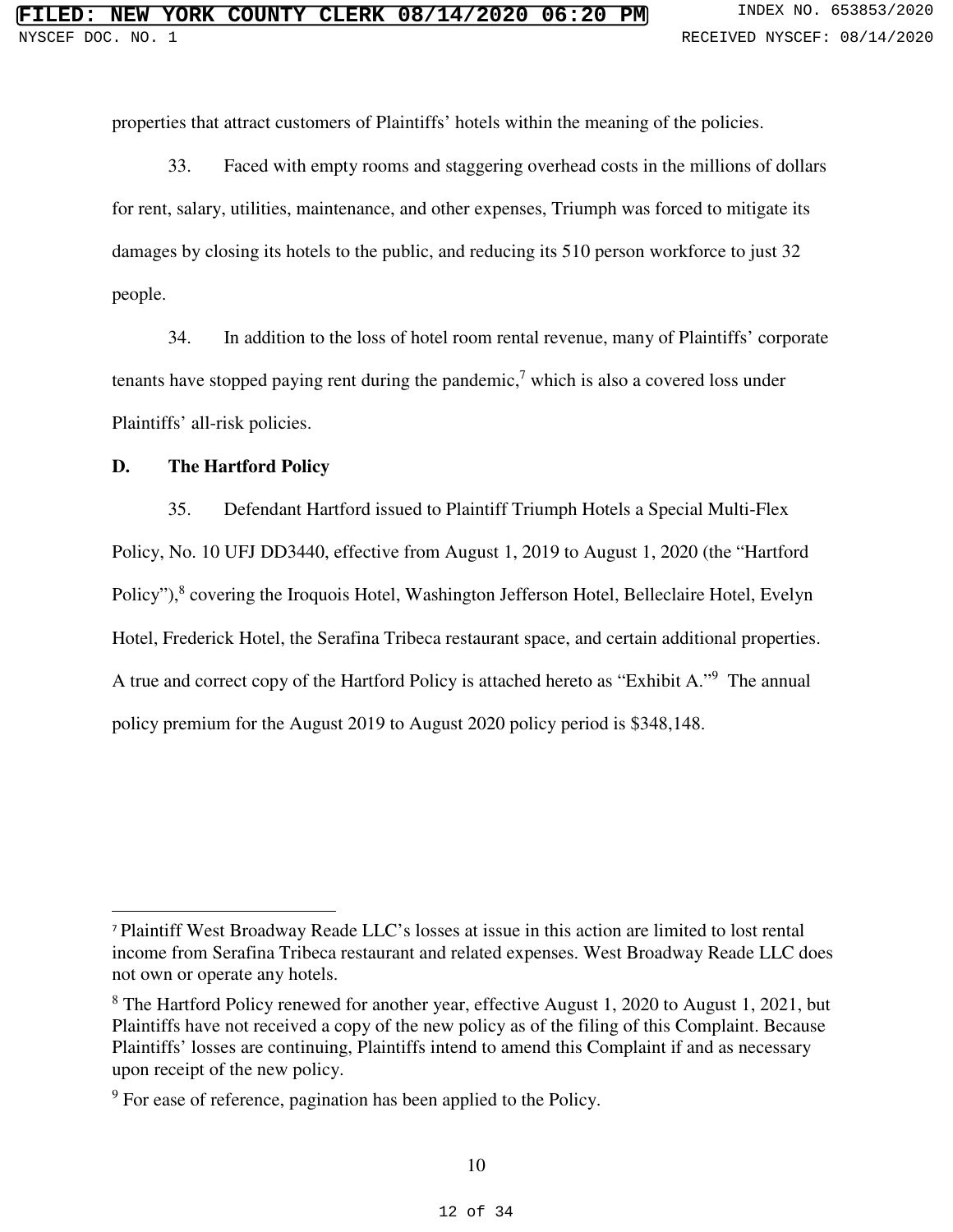36. The Hartford Policy is an "all risks" property policy that provides coverage to Plaintiffs<sup>10</sup> for loss to insured property, unless that loss is subject to an express exclusion or limitation.

37. The Hartford Policy expressly provides that "two or more coverages in this policy [may] apply to the same loss." Hartford Policy at p. 16. The Hartford Policy further provides that "if we adopt any revision that would broaden this Coverage Part, without additional premium, within 45 days prior to inception of this policy or during this policy period, the broadened coverage will immediately apply to you." *Id*.

38. The Hartford Policy's "Property Choice Elite Coverage Part" includes a "Property Choice Elite Coverage Form," which provides coverage for "*direct physical loss of* or direct physical damage to the following types of Covered Property at an 'Insured Premises' caused by or resulting from a Covered Cause of Loss." Hartford Policy at p. 22 (emphasis added). The Hartford Policy does not define "direct physical loss of" or "direct physical damage," but these terms can and have been reasonably construed to include circumstances in which a property has been rendered unusable for its intended purpose, or unsafe for use. Plaintiffs have suffered the "direct physical loss of" their hotels for their intended use as a result of the COVID-19 pandemic, as well as "direct physical damage" from the virus attaching itself to surfaces throughout hotel property.

39. The Hartford Policy's "Property Choice Elite Business Income Coverage Form" provides business income coverage to Plaintiffs, "for the actual loss of Business Income [they] sustain due to the necessary interruption of [their] business operations . . . due to *direct physical* 

 $\overline{a}$ 

<sup>&</sup>lt;sup>10</sup> For purposes of Section D of this Complaint, "Plaintiffs" refers to Plaintiffs Triumph Hotels, Iroquois Hotel L.L.C., Washington Jefferson Hotel L.L.C., Belleclaire Hotel L.L.C., Nesbit Hotel LLC, Tribeca Hotel LLC, and West Broadway Reade LLC.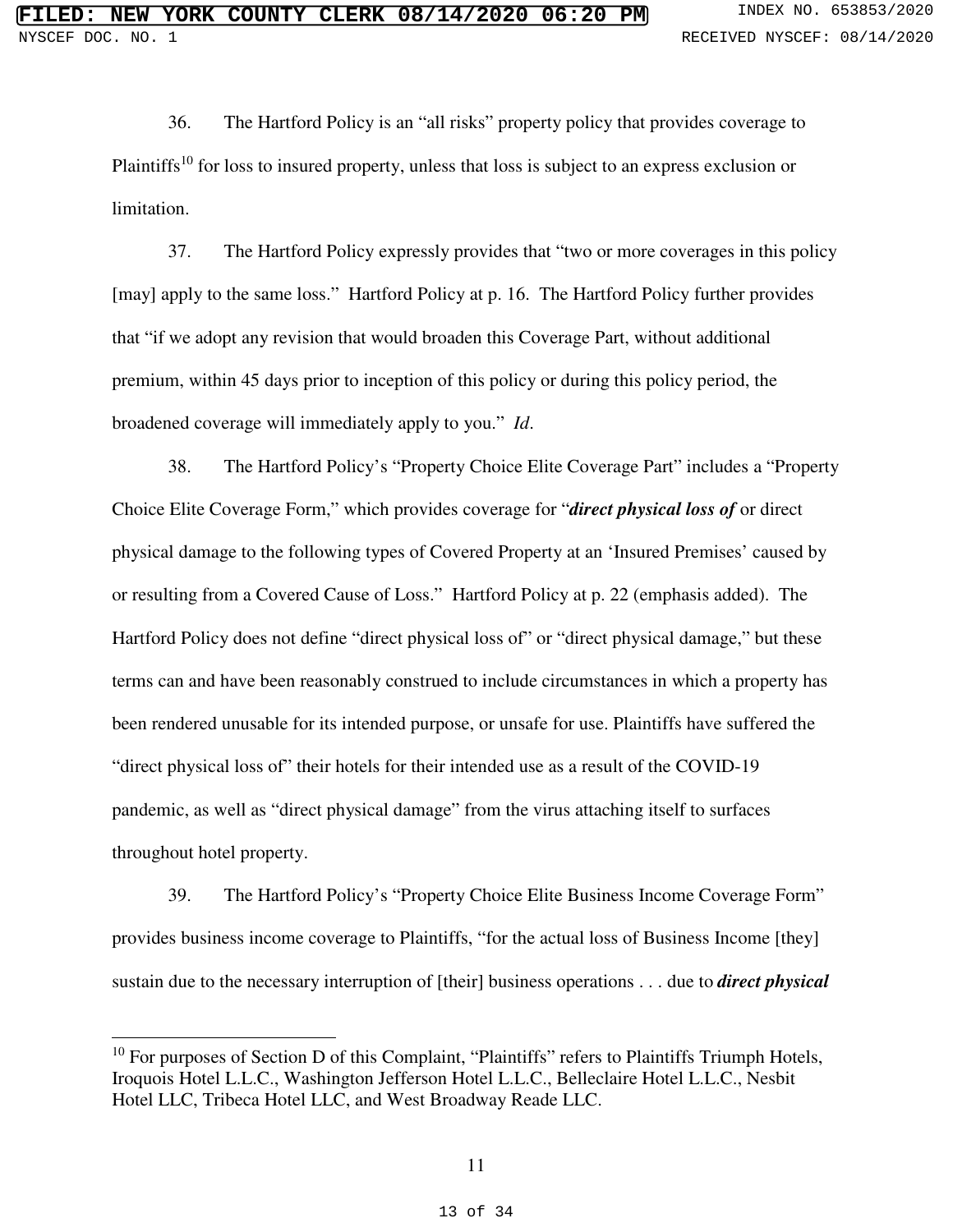# **FIRE COUNTY CLERK 08/14/2020 06:20 PM** INDEX NO. 653853/2020 NYSCEF DOC. NO. 1 RECEIVED NYSCEF: 08/14/2020

*loss of* or direct physical damage to property." Hartford Policy at p. 47 (emphasis added). "Interruption" is specifically designated as a "slowdown or cessation of any part of your business activities or the partial or total untenantability of the premises." *Id*. at 55. In turn, "Business Income" includes "net income" (including Rental Income) and "continuing normal operating expenses . . ." *Id*. The coverage part provides that it will not pay for "any increase of loss caused by or resulting from suspension, lapse or cancellation of any contract, lease or license… [except] if such suspension, lapse or cancellation is directly caused by a covered interruption of business operations." *Id*. at p. 48. Plaintiffs have lost business income as a result of the interruption of their business operations due to "direct physical loss of" their hotels for their intended purpose. Plaintiffs have also lost business income due to the suspension and/or cancellation of contracts, which was directly caused by a covered interruption of business operations.

40. The Hartford Policy's "Property Choice Elite Business Income Coverage Form" Endorsement provides special coverage for Plaintiffs in the event of "loss of Business Income" they incur "when access to [their] Scheduled Premises is specifically prohibited by order of civil authority…" Hartford Policy at p. 49. This civil authority coverage does not require a direct physical loss of Insured Premises, other than a loss of access to Plaintiffs' insured locations. Similarly, business income losses when "ingress or egress" to the hotels is "specifically prohibited" is also covered, after a 24 hour waiting period. The state and city orders cited above have effectively prohibited access to Plaintiffs' hotels.

41. The "Property Choice Elite Business Income Coverage Form" Endorsement also provides special Dependent Properties coverage for "the suspension of [Plaintiffs'] operations" caused by "direct physical loss of or direct physical damage to…premises owned and operated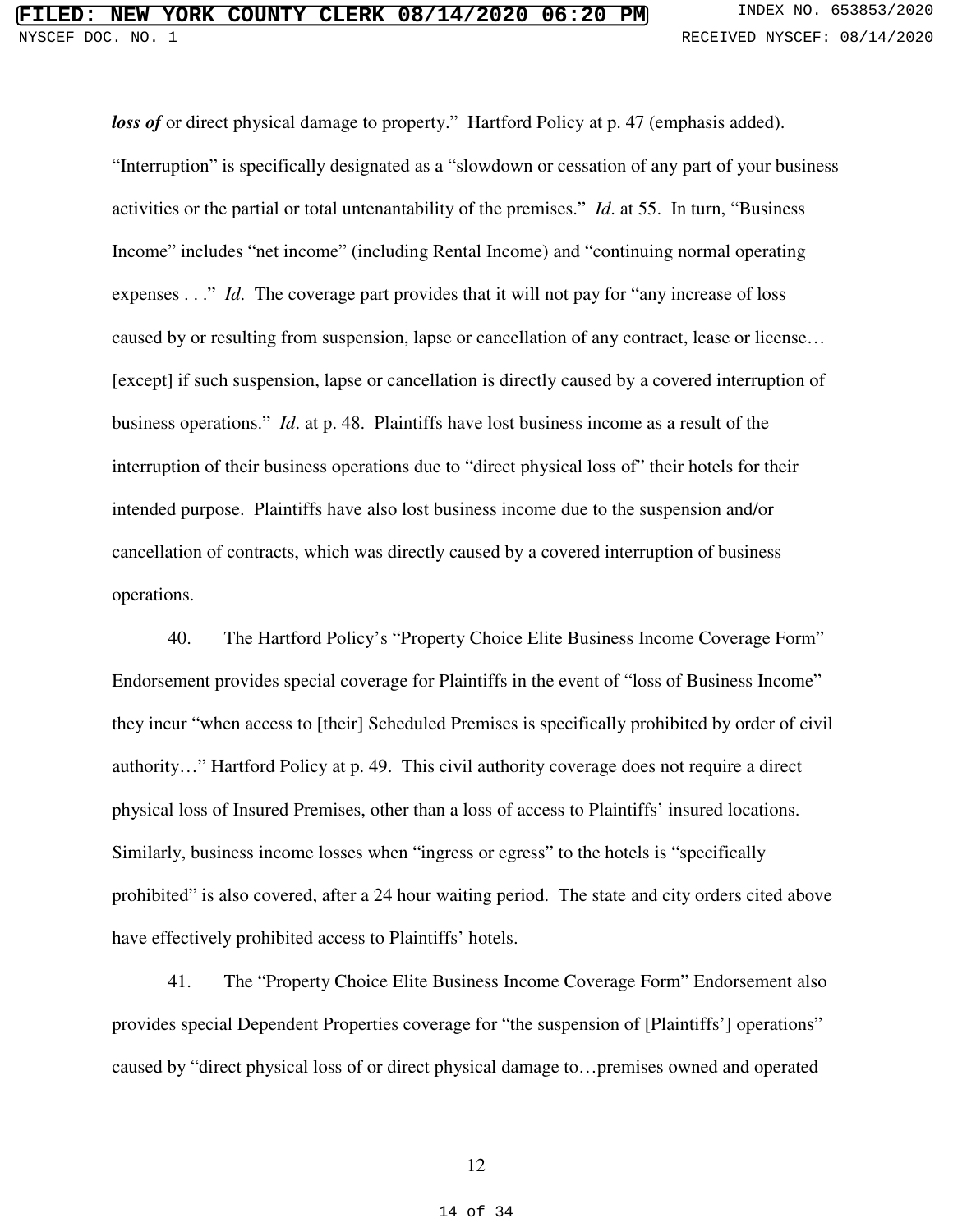# **FILED: NEW YORK COUNTY CLERK 08/14/2020 06:20 PM** INDEX NO. 653853/2020 NYSCEF DOC. NO. 1 **RECEIVED NYSCEF: 08/14/2020**

by others that they depend on to… (2) accept [their] products or services…. [or] (4) Attract customers to your business premises." Hartford Policy at pp. 49-50. Plaintiffs' guests' homes are dependent properties within the meaning of the Hartford Policy because they are premises owned by others on which Plaintiffs depend to accept their products or services, *i.e.*, their hotel rooms. Airports and other transportation hubs whose operations have been dramatically reduced by the pandemic are also dependent properties within the meaning of the Hartford Policy because they are premises owned by others on which Plaintiffs depend to attract guests to their premises. New York City tourist attractions, including but not limited to Broadway theaters, museums, retail and dining establishments, and historical landmarks, are also dependent properties within the meaning of the Hartford Policy because they are properties on which Plaintiffs rely to attract customers to their hotels.

42. The standard 30 days of business income coverage described above is expanded by the "Extended Income" coverage, which provides up to 365 days of additional business income.<sup>11</sup> Hartford Policy at p. 50.

43. The "Property Choice Elite Coverage Form" specifically provides coverage for "direct physical loss or direct physical damage to Covered Property caused by….virus." Hartford Policy at p. 26. The "Property Choice Elite Business Income Coverage Form" also provides for business income coverage when business interruption is "necessary due to the loss or damage to property caused by….virus." *Id.* at p. 51.<sup>12</sup>

 $\overline{a}$ 

 $11$  Though the policy form indicates 180 days of coverage, the more specific declarations page provides for 365 days.

 $12$  Subpart (a) of this section also provides for business interruption coverage when "virus is the result of one or more of the following causes that occurs during the policy period… (1) A "Specified Cause of Loss" other than fire or lightning." Hartford Policy at p. 50. This coverage is illusory, however, given the definition of "Specified Causes of Loss" at page 11 of the Hartford Policy, since none of the specified causes of loss could cause a virus.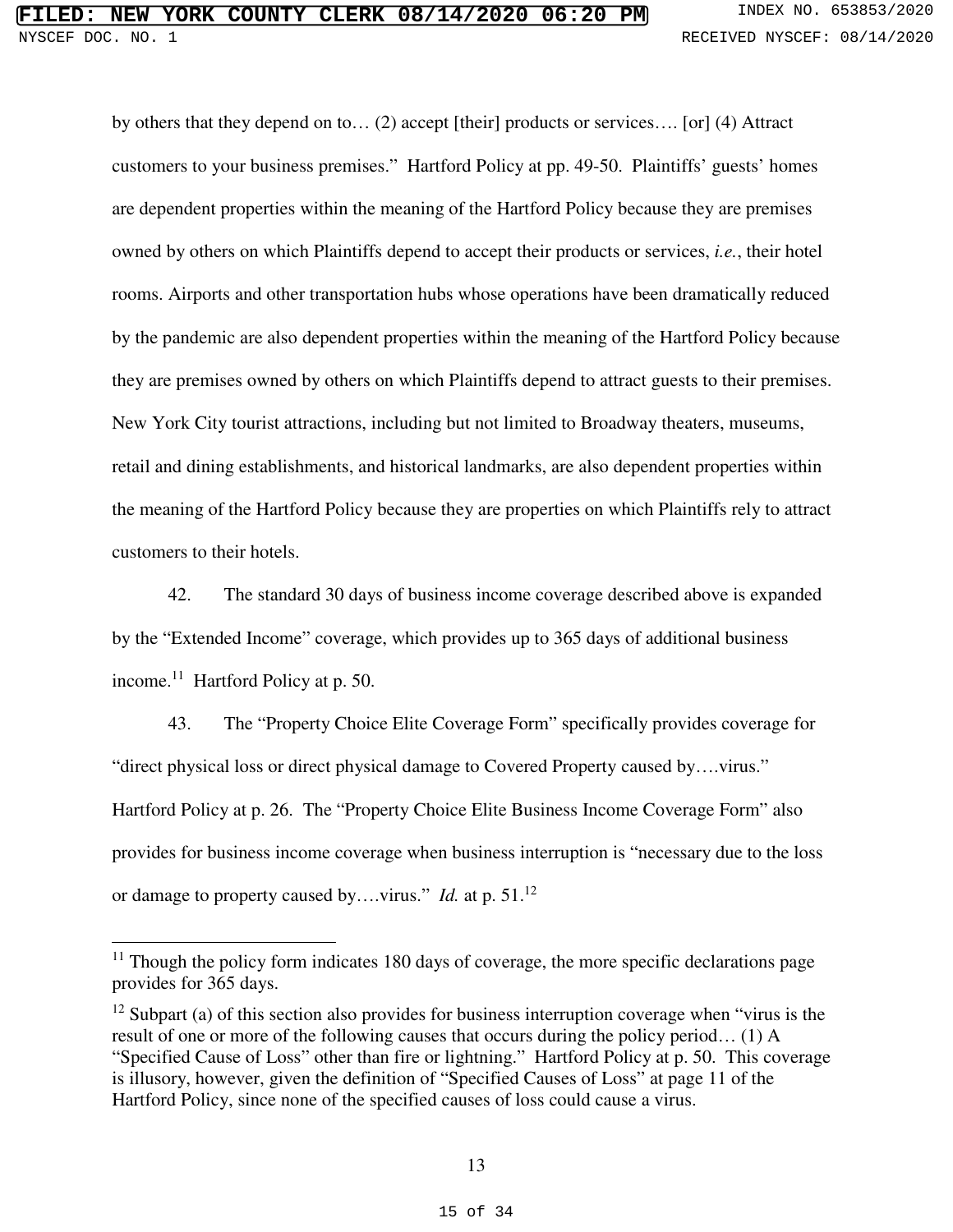44. The Hartford Policy also includes a "Property Choice Elite Extra Expense Coverage Form," which covers the "actual, necessary and reasonable expenses you incur during the Period of Restoration that you would not have incurred if there had been no direct physical loss or no direct physical damage to property caused by or resulting from a Covered Cause of Loss at 'Insured Premises.'" Hartford Policy at p. 55. This coverage form includes coverage extensions for Civil Authority, Ingress or Egress, Dependent Properties, and Virus. The Virus provision provides that coverage applies when the virus is a result of a "Specified Cause of Loss" other than fire or lightning. Plaintiffs incurred numerous extra expenses because of the COVID-19 pandemic.

45. The Hartford Policy provides up to \$422,692,382 in business personal property coverage per occurrence, and up to \$140,792,382 in special business income coverage per occurrence. The Hartford Policy provides \$1,000,000 in Dependent Properties Coverage per occurrence, after a 24 hour waiting period. The Hartford Policy also includes coverage for damage caused by virus in the amount of \$50,000 per occurrence, capped at \$250,000 per year, business income for 30 days for the "actual loss sustained," and extra expenses for 30 days. The Hartford Policy provides \$250,000 in clean-up costs for "pollutants and contaminants."

46. The Hartford Policy contains a "New York Changes" endorsement, which states that the virus exclusion included earlier in the policy (at p. 41) is deleted, and that the "following exclusion applies to all coverage under all forms and endorsements that comprise this Coverage Part, including but not limited to forms or endorsements that cover property damage to buildings or personal property and forms or endorsements that cover business income, extra expense or action of civil authority: We will not pay for loss or damage caused by or resulting from any virus, bacterium or other microorganism that induces or is capable of inducing physical distress,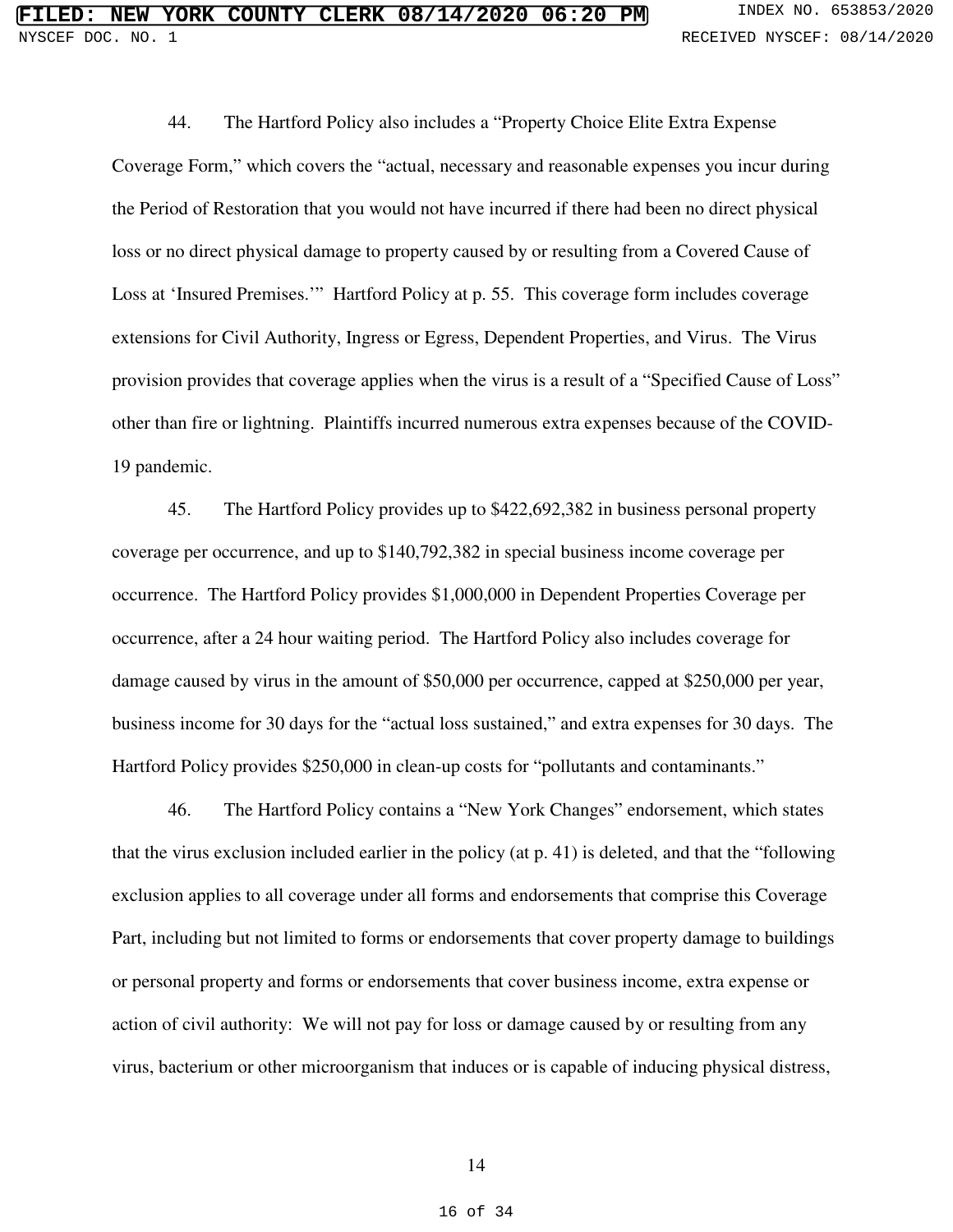illness or disease." Hartford Policy at p. 89. This exclusion does not apply to Plaintiffs' losses for several reasons, including but not limited to the following: (1) the exclusion conflicts with the virus coverage provided elsewhere in the policy (as cited above); (2) the exclusion does not exclude losses caused by pandemics; (3) the exclusion does not apply to losses based on ingress/egress or dependent properties; and (4) the exclusion does not apply to additional and/or extended coverages under the policy. In addition, the doctrine of regulatory estoppel prevents Hartford from relying on the exclusion.

## **E. The Zurich Policy**

l

47. Defendant Zurich issued to  $47<sup>th</sup>$  Street Management Co. LLC a Commercial Insurance Policy, Policy No. CPO5537939-06, effective from December 1, 2019 to December 1, 2020 (the "Zurich Policy"), covering the Hotel Edison, as well as a parking garage located at 257 West 47<sup>th</sup> Street and an office building located at 224-226 West 47<sup>th</sup> Street. Triumph Hospitality LLC (dba Triumph Hotels) is a Named Insured under the property. A true and correct copy of the Zurich Policy is attached hereto as "Exhibit B."<sup>13</sup> The annual policy premium is \$495,649.

48. The Zurich Policy is an "all risks" commercial insurance policy that provides coverage to Plaintiffs 47th Street Management and Triumph Hotels for loss of insured property, unless that loss is subject to an express exclusion or limitation, as well as general liability and other coverages.

49. The Zurich Policy expressly provides that "two or more coverages of this policy's coverages [may] apply to the same loss…" Zurich Policy at p. 260. The Zurich Policy further provides that "if we adopt any standard form revision…that would broaden coverage in this Coverage Part, without additional premium, the broadened coverage will immediately apply to

 $13$  For ease of reference, page numbers have been added to the entire policy package.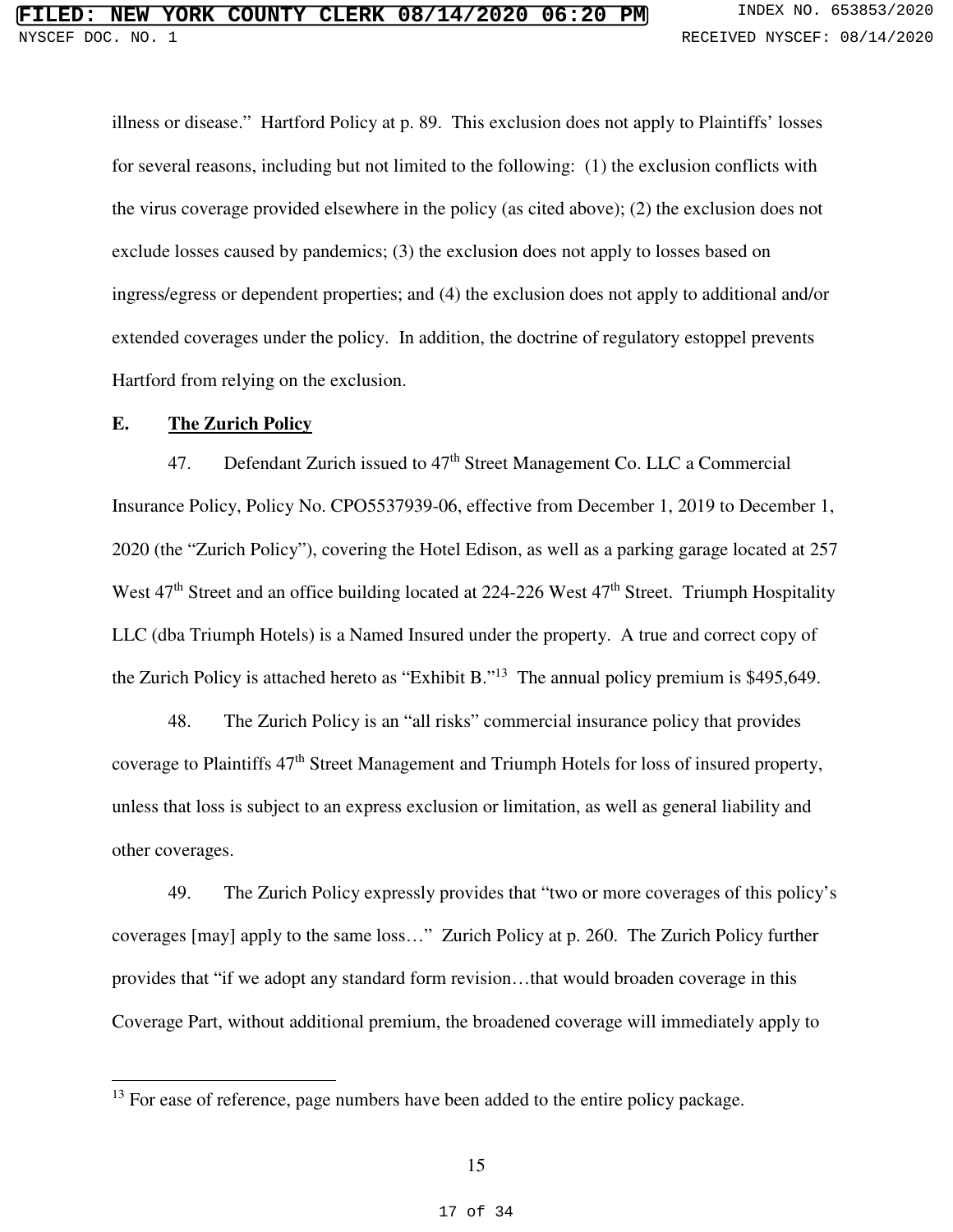this Coverage Part if the revision is effective within 45 days prior to or during the policy period." *Id*. at p. 263.

50. The Zurich Policy's "Building and Personal Property Coverage Form" provides coverage for "*direct physical loss of* or damage to Covered Property...resulting from any Covered Cause of Loss." Zurich Policy at p. 120 (emphasis added). Significantly, this coverage form does not restrict property damage to "physical injury to tangible property," as it does in the general liability coverage form of the Policy. *See id*. at p. 48. This Coverage Form in the Zurich Policy indeed does not define "direct physical loss of" or "direct physical damage," but these terms can and have been reasonably construed to include circumstances in which a property has been rendered unusable for its intended purpose, or unsafe for use. Plaintiffs<sup>14</sup> have suffered the "direct physical loss of" their hotel for their intended purpose because of the COVID-19 pandemic, as well as "direct physical damage" from the virus attaching itself to surfaces throughout hotel property.

51. The Zurich Policy's "Business Income (And Extra Expense) Coverage Form" provides business income coverage to Plaintiffs for "actual loss of Business Income you sustain due to the necessary 'suspension' of your 'operations'…" The "suspension" must be "caused by direct physical loss of or damage to property." The term "Business Income" includes "Net Income…that would have been earned or incurred" and "Continuing normal operating expenses incurred, including payroll." Zurich Policy at p. 136. The same coverage form states the Zurich Policy will pay "Extra Expense (other than the expense to repair or replace property) to: (1) Avoid or minimize the 'suspension' of business and to continue operations… (2) Minimize the

 $\overline{a}$ 

<sup>&</sup>lt;sup>14</sup> For purposes of Section E of this Complaint, "Plaintiffs" refers to Plaintiffs 47<sup>th</sup> Street Management and Triumph Hotels.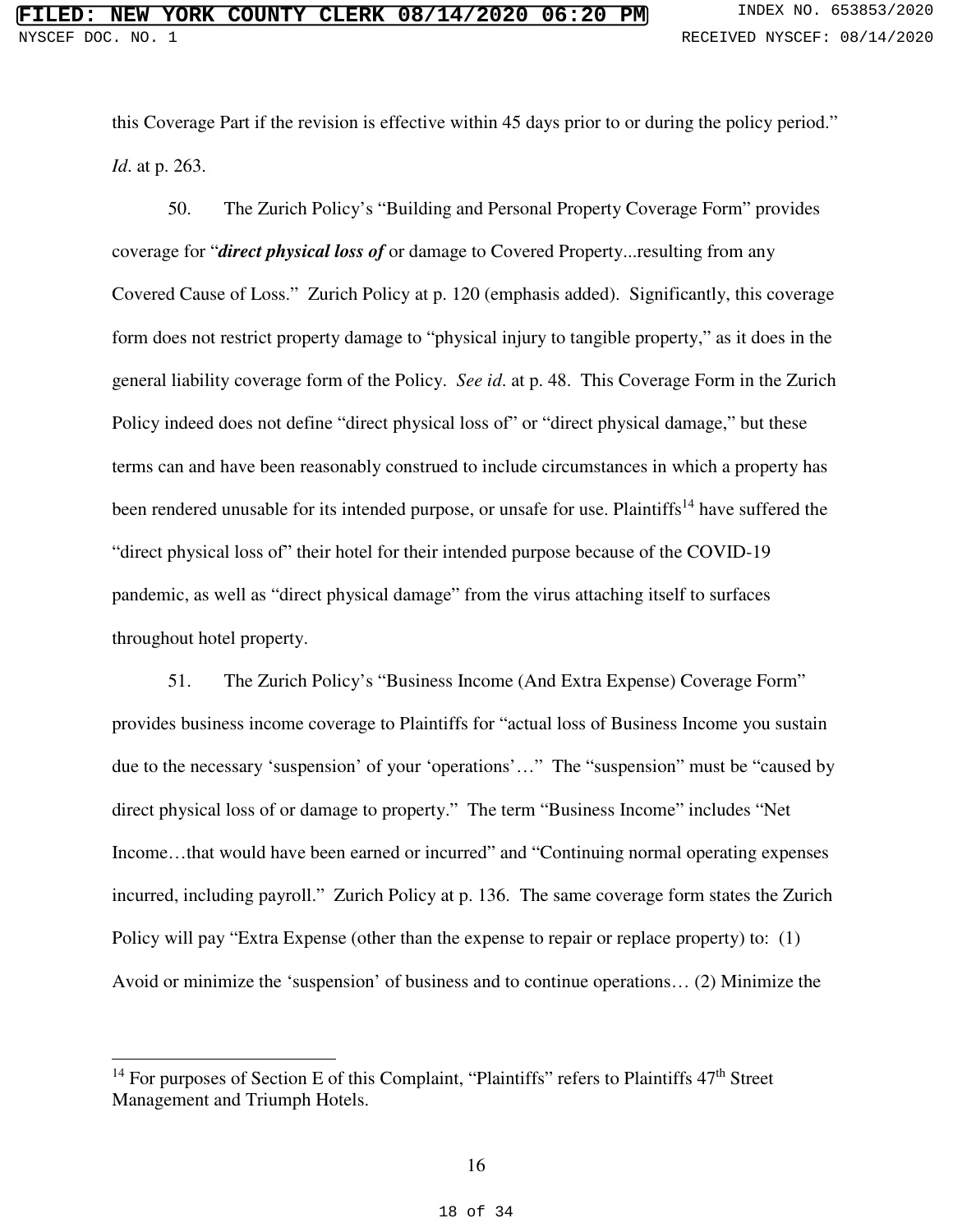'suspension' of business if you cannot continue 'operations.'" *Id*. at pp. 136-137. "Suspension" is defined as the "slowdown or cessation of your business activities." *Id*. at p. 144. Plaintiffs have lost business income because of the interruption of their business operations due to "direct physical loss of" their hotel for their intended use. Plaintiffs incurred numerous extra expenses to minimize the suspension of their business.

52. The Zurich Policy's "Business Income (And Extra Expense) Coverage Form" also provides for "…the actual loss of Business Income you sustain and necessary Extra Expense caused by action of civil authority that prohibits access to the described premises," provided that certain conditions are satisfied. Zurich Policy at p. 137. This civil authority coverage does not require a direct physical loss of the insured's property, other than a loss of access to Plaintiffs' insured locations.

53. The Zurich Policy also provides ingress/egress coverage. Zurich Policy at p. 234. Access to Plaintiffs' hotel and related properties has been effectively prohibited by orders of state and local governments.

54. The Zurich Policy contains a "Business Income From Dependent Properties – Broad Form" which provides for the "actual loss of Business Income due to the necessary 'suspension' of your 'operations' during the 'period of restoration.'" The endorsement provides that the suspension "must be caused by direct physical loss of or damage to 'dependent property' at the premises described in the Schedule caused by or resulting from a Covered Cause of Loss." The endorsement further provides that the Zurich Policy will "pay for the actual loss of Business Income you sustain due to direct physical loss or damage at the premises of a 'dependent property' not described in the Schedule…caused by or resulting from any Covered Cause of Loss." See Zurich Policy at p. 205. "Dependent property" is defined as a property "operated by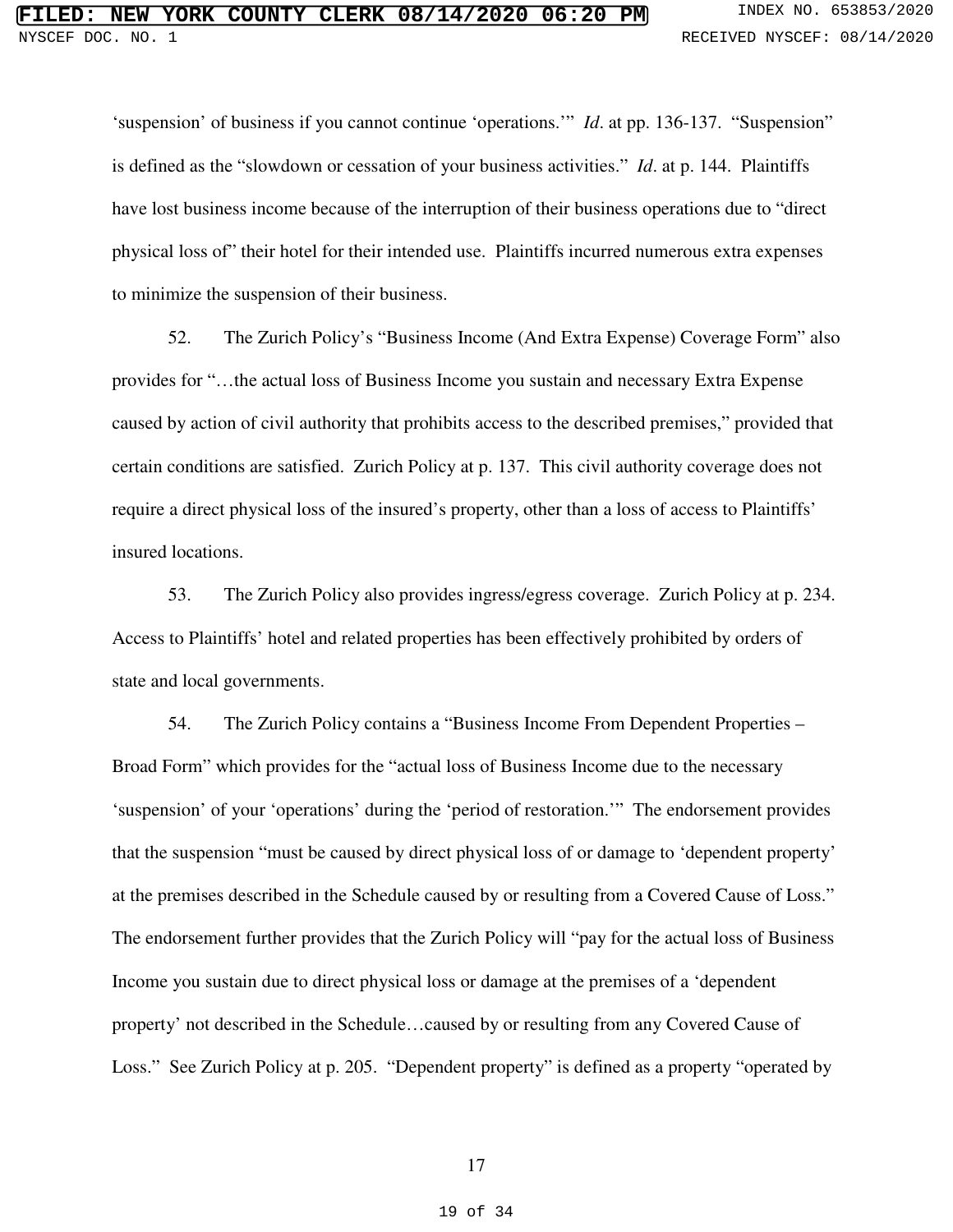# **FIRE COUNTY CLERK 08/14/2020 06:20 PM** INDEX NO. 653853/2020 NYSCEF DOC. NO. 1 **RECEIVED NYSCEF: 08/14/2020**

others whom you depend on to…Accept your products or services… [or] Attract customers to your business." *Id.* Plaintiffs' guests' homes are dependent properties within the meaning of the Zurich Policy because they are premises owned by others on which Plaintiffs depend to accept their products or services: hotel rooms. Airports and other transportation hubs whose operations have been dramatically reduced by the pandemic are also dependent properties within the meaning of the Policy because they are premises owned by others on which Plaintiffs depend to attract guests to their premises. New York City tourist attractions, including but not limited to Broadway theaters, museums, retail and dining establishments, and historical landmarks, are also dependent properties within the meaning of the Zurich Policy because they are properties on which Plaintiffs rely to attract customers to their hotels.

55. The Zurich Policy includes an Inland Marine Coverage Form, which includes coverage for pollutants, defined as "any solid, liquid, gaseous, or thermal irritant or contaminant." Zurich Policy at p. 285. This coverage form includes expenses to "extract 'pollutants' from land or water…" *Id*. at p. 289.

56. The Zurich Policy provides up to \$199,875,000 in building coverage per occurrence, and up to \$61,025,000 in business income coverage. The Zurich Policy provides Dependent Properties Coverage, up to the limits of business income. The Zurich Policy also includes coverage for business income for 30 days for the "actual loss sustained," and extra expenses for 30 days. The Zurich Policy provides \$250,000 in clean-up costs for "pollutants and contaminants." Zurich Policy at p. 180.

57. The Zurich Policy includes an inapplicable "New York – Exclusion of Loss Due to Virus or Bacteria" endorsement, which purports to modify insurance provided under the "Commercial Property Coverage Part." Zurich Policy at p. 179. The endorsement states that the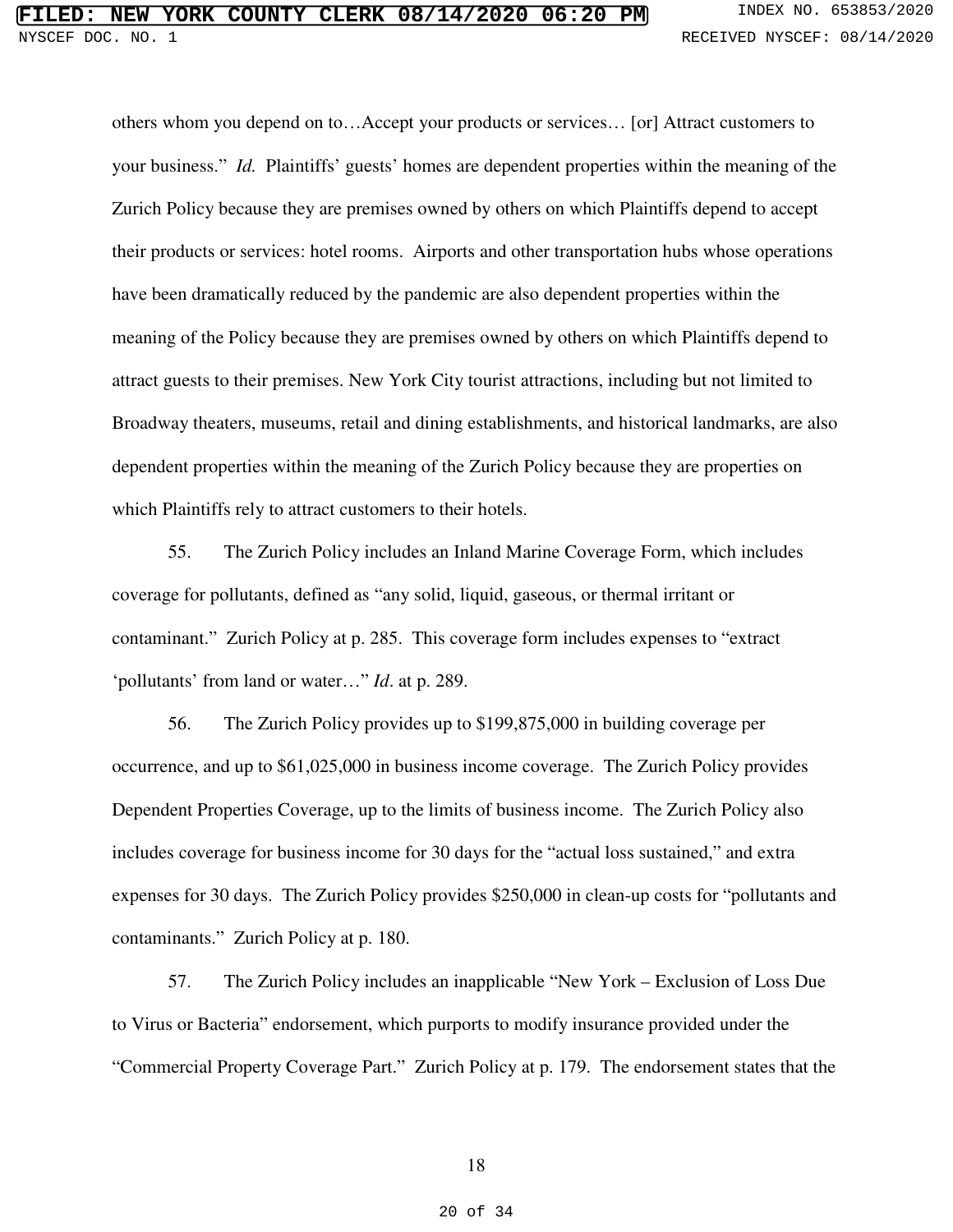exclusion applies to "all coverage under all forms and endorsements that comprise this Coverage Part, including but not limited to forms or endorsements that cover property damage to buildings or personal property and forms or endorsements that cover business income, extra expense or action of civil authority." The exclusion states: "We will not pay for loss or damage caused by or resulting from any virus, bacterium or other microorganism that induces or is capable of inducing physical distress, illness or disease." *Id.* This exclusion does not apply to Plaintiffs' losses for several reasons, including but not limited to the following: (1) the exclusion does not exclude losses caused by pandemics;<sup>15</sup> 2) the exclusion does not apply to losses based on ingress/egress or dependent properties; and (3) the exclusion does not apply to additional coverage, extended coverage, or to the pollution coverage contained in the Inland Marine Coverage Form of the Zurich Policy. In addition, the doctrine of regulatory estoppel prevents Zurich from relying on the exclusion.

## **F. Hartford Wrongfully Denies Coverage**

l

58. Plaintiff Triumph Hotels purchased an all-risk property and business income coverage from Defendant Hartford to protect against the kinds of losses described in this Complaint. Plaintiff's covered losses include, but are not limited to: (a) multiple occurrences of direct physical loss of and physical damage to insured property; (b) multiple occurrences of lost business income, extra expense, extended income, and future earnings due to the direct physical loss of insured property; (c) multiple occurrences of lost business income, extra expense,

<sup>&</sup>lt;sup>15</sup> Indeed, in separate litigation pending in the UK, Zurich has effectively conceded that it could have but did not include a pandemic exclusion in its policies. Plaintiffs are informed and believe and thereupon allege that Zurich also includes specific language regarding pandemics in other business interruption policies sold in North America. Zurich's deliberate choice *not* to phrase the exclusion in this policy as a pandemic exclusion must be construed against Zurich and in favor of Plaintiffs.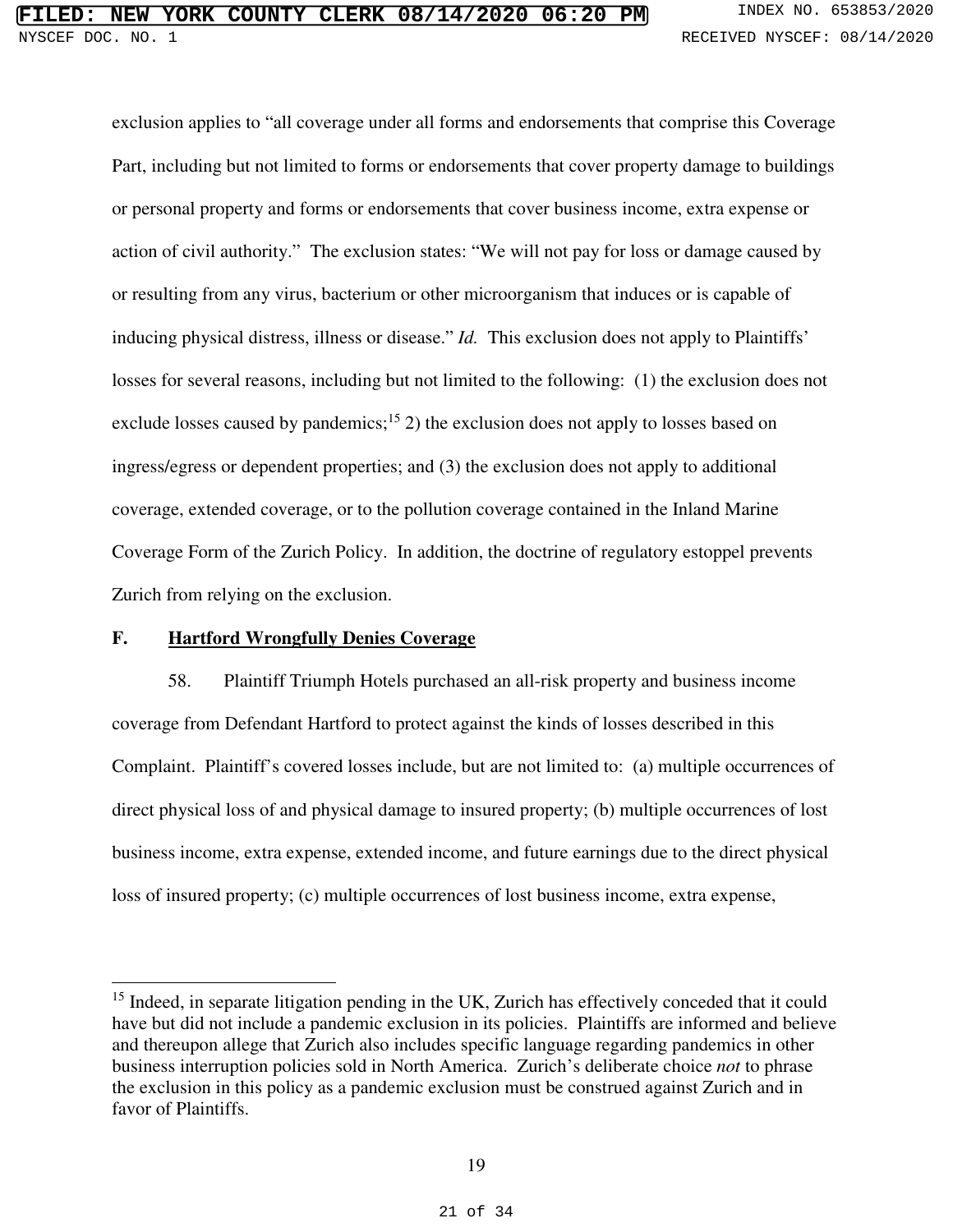extended income, and future earnings due to the restriction of access to premises by order of civil authority; and (d) multiple occurrences of lost business income, extra expense, extended income and future earnings due to the necessary suspension of Plaintiff's operations with Dependent Properties (including but not limited to guest homes, airports, transportation hubs, and tourist attractions).

59. Plaintiff Triumph Hotels gave Defendant Hartford notice of these losses under the Hartford Policy on or about March 24, 2020. On April 7, 2020, Defendant Hartford sent a denial letter to Triumph, a true and correct copy of which is attached hereto as Exhibit C.

60. Based on Defendant's conduct to date, it is apparent that Defendant has accepted Plaintiffs' policy premiums with no intention of providing any coverage under the Hartford Policy.

61. Upon information and belief, Hartford has similarly preemptively and summarily denied coverage for the claims of other hard-hit businesses nationwide, using the ongoing pandemic as an excuse to avoid making payments under its policy contracts. Indeed, on its website, Hartford falsely asserts that the "civil authority and dependent property coverage" it sold Plaintiff and others was "designed to cover losses that result from direct physical loss or damage to property caused by hurricanes, fires, wind damage or theft and is not designed to apply in the case of a virus." Hartford's denial letter to Plaintiffs further relied on plainly inapplicable exclusions for pollution, loss of market, and loss of use.

62. Hartford's denial of coverage is wrongful. By its express terms, Hartford's civil authority and dependent property coverage does not require direct physical loss to the insured premises. Moreover, any alleged direct physical loss requirement in the other coverages is satisfied by the loss of access to and lost functionality of property, as well as damage to the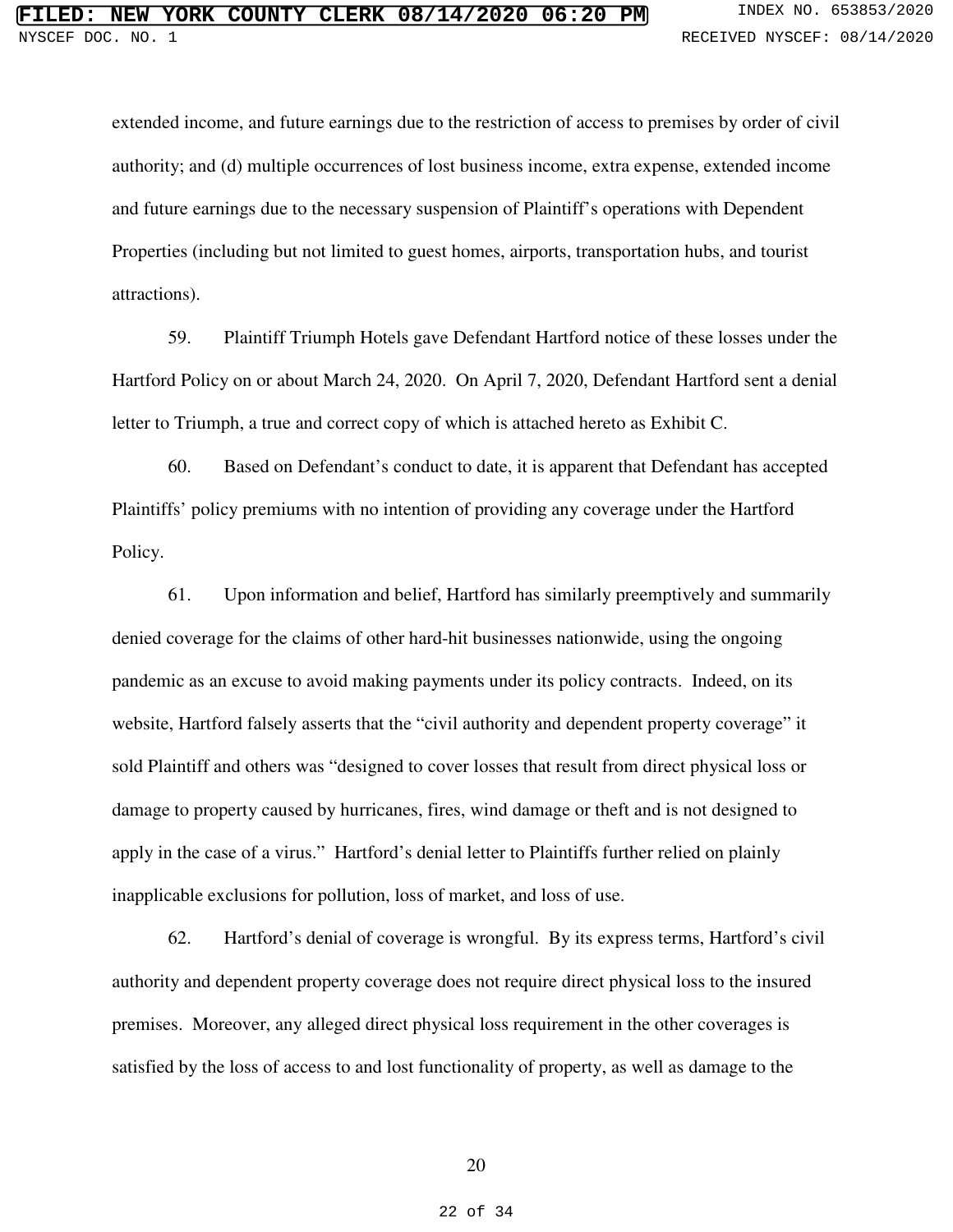properties themselves. Hartford cannot meet its burden to show that exclusions for virus, pollution, loss of market, or loss of use apply.

63. Hartford is obligated to pay Plaintiff's losses under the terms of the Hartford Policy. Indeed, without the payment to which it is entitled, Triumph will continue to suffer immediate and irreparable harm to its business. In fact, numerous hotels in New York City have already announced they will be unable to reopen due to the devastating impact of the pandemic on their businesses.

#### **G. Zurich Wrongfully Denies Coverage**

64. Plaintiff 47<sup>th</sup> Street Management purchased an all-risk property and business income coverage from Defendant Zurich, on behalf of itself and Plaintiff Triumph, to protect against the kinds of losses described in this Complaint. Plaintiff  $47<sup>th</sup>$  Street Management's covered losses include, but are not limited to: (a) multiple occurrences of direct physical loss of insured property; (b) multiple occurrences of lost business income, extra expense, extended income, and future earnings due to the direct physical loss of insured property; (c) multiple occurrences of lost business income, extra expense, extended income, and future earnings due to the restriction of access to premises by order of civil authority; (d) multiple occurrences of lost business income, extra expense, extended income and future earnings due to the necessary suspension of Plaintiff's operations with Dependent Properties (including but not limited to guest homes, airports, transportation hubs, and tourist attractions); and (e) losses related to COVID-19 contamination, covered under the Inland Marine Coverage Form.

65. Plaintiff 47th Street Management gave Defendant Zurich notice of these losses under the Zurich Policy on or about March 20, 2020. After engaging in *pro forma* discussions regarding 47th Street Management's losses, Zurich issued a formal denial letter on August 4,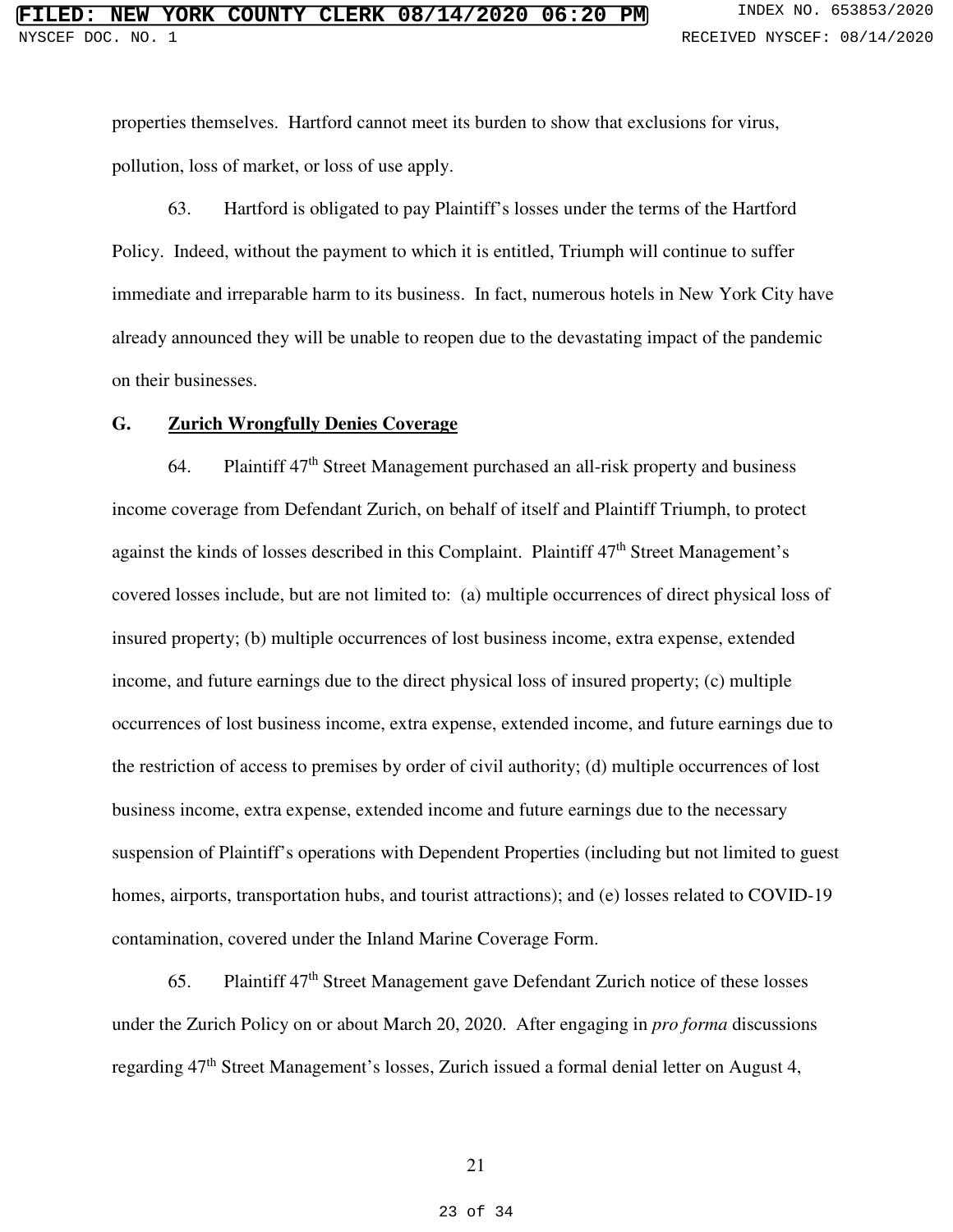2020, a true and correct copy of which is attached hereto as Exhibit D. Zurich's denial letter to Plaintiffs erroneously relies on the policy's virus exclusion, as well as inapplicable exclusions for pollution, loss of market, loss of use, and governmental action.

66. Based on Defendant Zurich's conduct to date, it is apparent that Defendant has accepted Plaintiff 47<sup>th</sup> Street Management's policy premiums with no intention of providing any coverage under the policy.

67. Upon information and belief, Zurich has similarly preemptively and summarily denied coverage for the claims of other hard-hit businesses nationwide, using the ongoing pandemic as an excuse to avoid making payments under its policy contracts. Zurich's denial letter to Plaintiffs relied on plainly inapplicable exclusions for virus, pollution, loss of market, loss of use, and governmental action.

68. Zurich's denial of coverage is wrongful. By its express terms, Zurich's civil authority and dependent property coverage does not require direct physical loss to the insured premises. Moreover, any alleged direct physical loss requirement in the other coverages is satisfied by the loss of access to and lost functionality of property, as well as damage to the properties themselves. Zurich cannot meet its burden to show that exclusions for virus, pollution, loss of market, loss of use, or governmental action apply.

69. Zurich is obligated to pay Plaintiff  $47<sup>th</sup>$  Street Management's losses under the terms of the Zurich Policy. Indeed, without the payment to which it is entitled, Triumph will continue to suffer immediate and irreparable harm to its business. In fact, numerous hotels in New York City have already announced they will be unable to reopen due to the devastating impact of the pandemic on their businesses.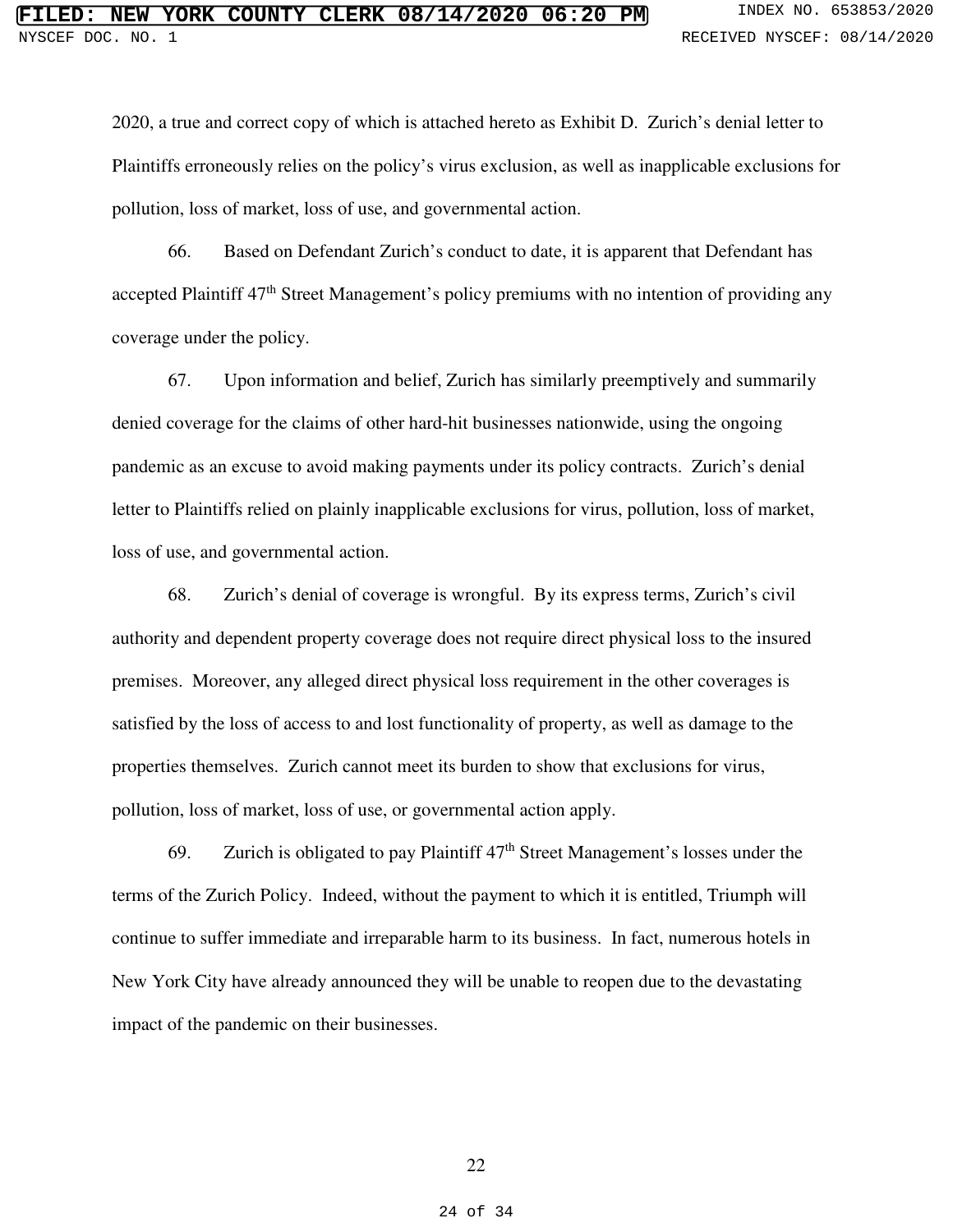## **CAUSES OF ACTION**

## **FIRST CAUSE OF ACTION (By All Plaintiffs Except 47th Street Management Against Defendant Hartford) Breach of Contract**

70. Plaintiffs<sup>16</sup> reallege and incorporate by reference herein each allegation contained in Paragraphs 1 through 46 and 58-63 above.

71. The Hartford Policy constitutes a valid and enforceable contract between Plaintiffs and Defendant Hartford. Plaintiffs provided prompt notice of their losses under the Hartford Policy, and performed all obligations required of them under the Hartford Policy unless otherwise excused.

72. Defendant Hartford has duties under the Hartford Policy, the law, and insurance industry custom and practice to, among other things, pay Plaintiffs' property and business income losses, as more fully discussed above. Defendant was likewise obligated to conduct a thorough investigation of all bases that might support Plaintiffs' claim for coverage. Defendant breached its duties under the Hartford Policy by, among other things: (i) denying coverage for Plaintiffs' property and business income losses; (ii) asserting grounds to avoid or limit coverage that it knew are not supported by, and are contrary to, the terms of the Hartford Policy, the law, industry custom and practice, the parties' course of dealings, and the facts; (iii) failing to conduct an adequate investigation and asserting grounds to avoid coverage based on that inadequate investigation; (iv) failing to fully inquire into possible bases that might support coverage; and (v) giving greater consideration to its own interests than to Plaintiffs' interests.

 $\overline{a}$ 

<sup>&</sup>lt;sup>16</sup> For purposes of the First, Second, Third, and Fourth Causes of Action of this Complaint, the term "Plaintiffs" refers only to Plaintiffs Triumph Hotels, Iroquois Hotel L.L.C., Washington Jefferson Hotel L.L.C., Belleclaire Hotel L.L.C., Nesbit Hotel LLC, Tribeca Hotel LLC, and West Broadway Reade LLC, and excludes Plaintiff  $47<sup>th</sup>$  Street Management.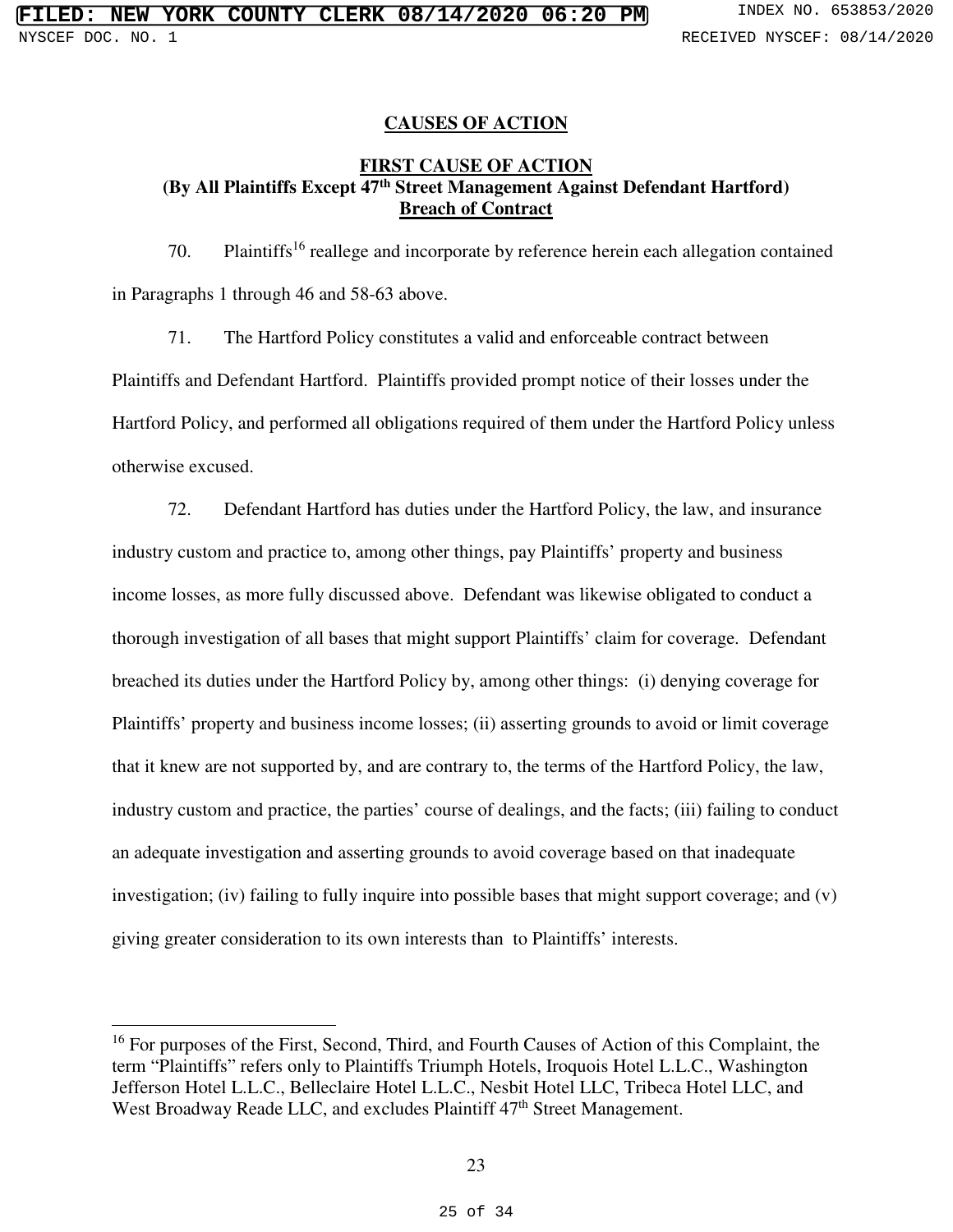73. As a direct and proximate result of Defendant's breach of contract, Plaintiffs have suffered, and continue to suffer, millions of dollars in damages, in an amount far in excess of the Court's jurisdictional limits.

### **SECOND CAUSE OF ACTION**

# **(By All Plaintiffs Except 47th Street Management Against Defendant Hartford) Breach of the Implied Covenant of Good Faith and Fair Dealing**

74. Plaintiffs reallege and incorporate by reference herein each allegation contained in Paragraphs 1 through 46, 58-63, and 70-73 above.

75. Under New York law, the Hartford Policy includes an implied covenant of good faith and fair dealing. New York law also delineates standards for good faith and fair dealing in New York Insurance Law §2601(a).

76. In breach of the implied covenant of good faith and fair dealing, Defendant Hartford did the things and committed the acts alleged above for the purpose of consciously withholding from Plaintiffs the rights and benefits to which they are entitled under the Hartford Policy, and without considering Plaintiffs' interests at least to the same extent as its own interests.

77. Plaintiffs have suffered consequential damages as a direct and proximate result of Defendant's acts, including but not limited to pre-judgment interest, attorneys' fees, and costs incurred in enforcing Plaintiffs' rights under the Hartford Policy. Consequential damages were reasonably contemplated by the parties at the time they entered into the Hartford Policy.

## **THIRD CAUSE OF ACTION (By All Plaintiffs Except 47th Street Management Against Defendant Hartford) Declaratory Relief**

78. Plaintiffs reallege and incorporate by reference herein each allegation contained in Paragraphs 1 through 46, 58-63, and 70-77 above.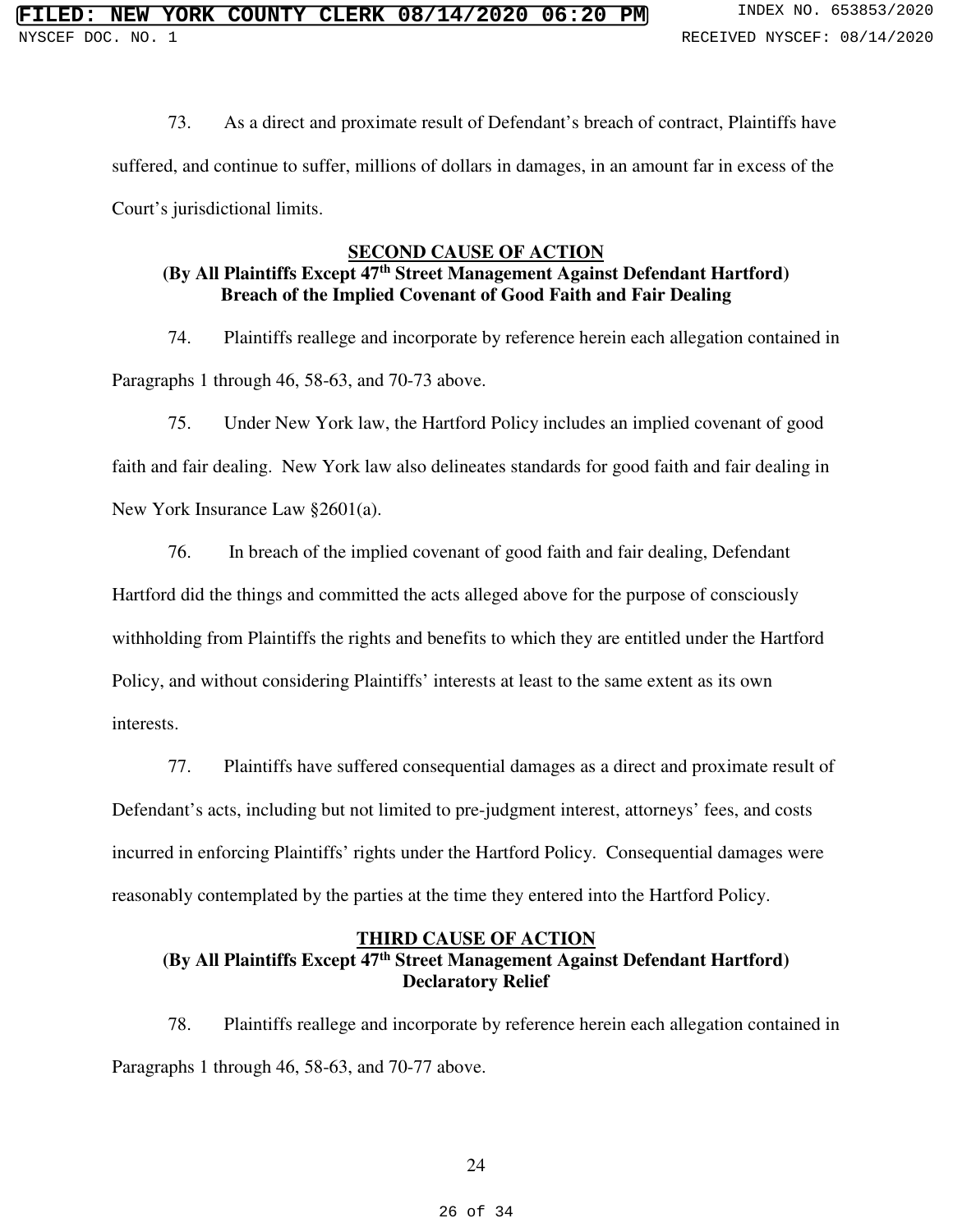79. As set forth above, an actual and justiciable controversy exists between Plaintiffs, on the one hand, and Defendant, on the other hand.

80. Defendant disputes it has a duty to pay Plaintiffs' property and business income losses under the Hartford Policy.

81. Plaintiffs seek a judicial declaration as to their rights and Defendant's obligations under the Hartford Policy, confirming, among other things: (a) Defendant cannot meet its burden to show the "direct physical loss of or direct physical damage to" requirement bars coverage; (b) Defendant cannot meet its burden to show the purported virus exclusion bars coverage; and (c) Defendant cannot meet its burden to show purported exclusions for pollution, loss of market, and/or loss of use bar coverage.

#### **FOURTH CAUSE OF ACTION**

# **(By All Plaintiffs Except 47th Street Management Against Defendant Hartford) Deceptive Business Practices – Violation of General Business Law §349**

82. Plaintiffs reallege and incorporate by reference herein each allegation contained in Paragraphs 1 through 46, 58-63, and 70-81 above.

83. Defendant Hartford at all times relevant herein acted in bad faith and injured Plaintiffs through its pattern of deceptive conduct.

84. New York Insurance Law § 2601 prohibits an insurer from engaging in "unfair claim settlement practices," including: "(1) knowingly misrepresenting to claimants pertinent facts or policy provisions relating to coverages at issue;" "(4) not attempting in good faith to effectuate prompt, fair and equitable settlements of claims submitted in which liability has become reasonably clear . . . ;" and "(5) compelling policyholders to institute suits to recover amounts due under its policies by offering substantially less than the amounts ultimately recovered in suits brought by them."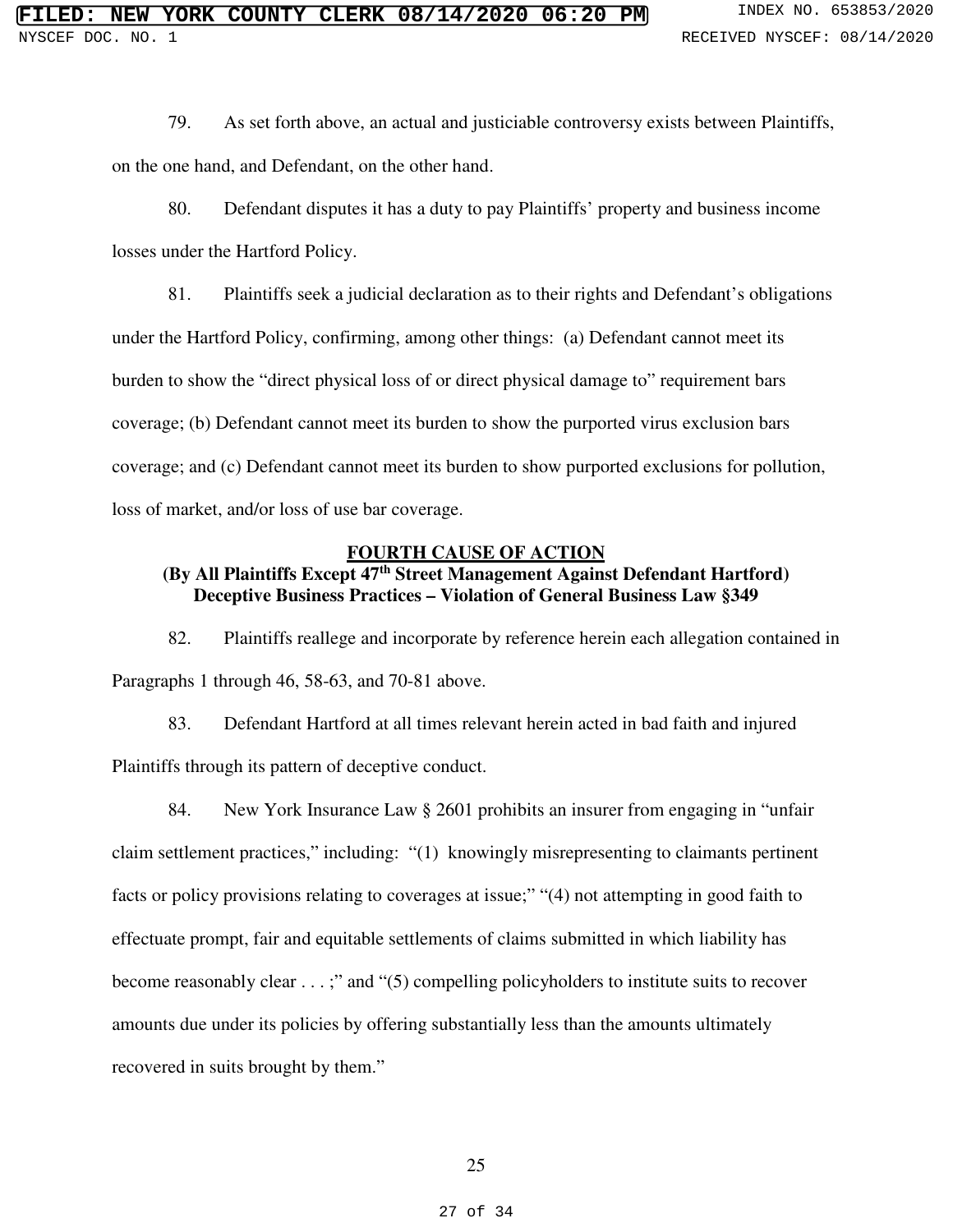85. Defendant Hartford's deceptive acts and practices include, without limitation, (i) knowingly misrepresenting to Plaintiffs that their policies do not provide coverage for the claims; (ii) refusing to attempt good faith settlement of Plaintiffs' Claim; and (iii) forcing Plaintiffs to institute suit to recover under their Policies.

86. Plaintiffs are informed and believe that Defendant Hartford has taken the same or similar improper coverage positions with respect to the same standard-form insurance policy language it uses in insurance policies sold to many other policyholders in New York and elsewhere.

87. Defendant Hartford's conduct constitutes deceptive acts and practices in violation of New York General Business Law § 349. Defendant Hartford's conduct was knowing,

reckless, and willful.

 $\overline{a}$ 

88. Defendant Hartford's conduct has damaged Plaintiffs, entitling them to compensatory, consequential, and punitive damages, as well as prejudgment interest and attorneys' fees and costs, against Defendant Hartford, in an amount to be proven at trial.

## **FIFTH CAUSE OF ACTION**

# **(By Plaintiffs 47th Street Management and Triumph Hotels Against Defendant Zurich) Breach of Contract**

89. Plaintiffs<sup>17</sup> reallege and incorporate by reference herein each allegation contained in Paragraphs 1 through 34, 47-57, and 64-69 above.

90. The Zurich Policy constitutes a valid and enforceable contract between Plaintiffs and Defendant Zurich. Plaintiffs provided prompt notice of their losses under the Zurich Policy,

<sup>&</sup>lt;sup>17</sup> For purposes of the Fifth, Sixth, Seventh, and Eighth Causes of Action of this Complaint, "Plaintiffs" refers to Plaintiffs  $47<sup>th</sup>$  Street Management and Triumph Hotels.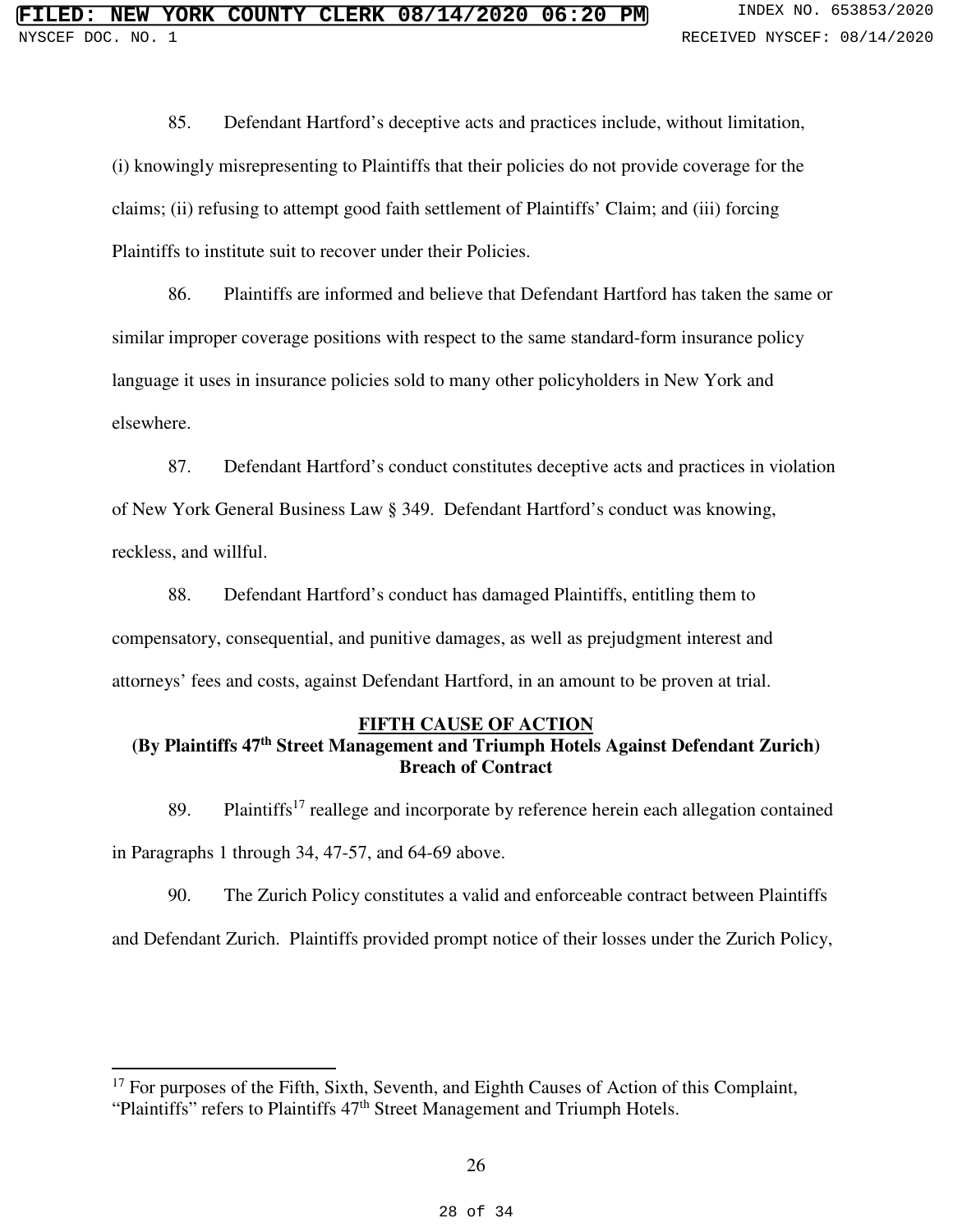and performed all obligations required of them under the Zurich Policy unless otherwise excused.

91. Defendant Zurich had duties under the Zurich Policy, the law, and insurance industry custom and practice to, among other things, pay Plaintiffs' property and business income losses, as more fully discussed above. Defendant was likewise obligated to conduct a thorough investigation of all bases that might support Plaintiffs' claim for coverage. Defendant breached its duties under the Zurich Policy by, among other things: (i) denying coverage for Plaintiffs' property and business income losses; (ii) asserting grounds to avoid or limit coverage it knew were not supported by, and are contrary to, the terms of the Zurich Policy, the law, industry custom and practice, the parties' course of dealings, and the facts; (iii) failing to conduct an adequate investigation and asserting grounds to avoid coverage based on that inadequate investigation; (iv) failing to fully inquire into possible bases that might support coverage; and (v) giving greater consideration to its own interests than to Plaintiffs' interests.

92. As a direct and proximate result of Defendant's breach of contract, Plaintiffs have suffered, and continue to suffer, damages in an amount in excess of the Court's jurisdictional limits.

#### **SIXTH CAUSE OF ACTION**

# **(By Plaintiffs 47th Street Management and Triumph Hotels Against Defendant Zurich) Breach of the Implied Covenant of Good Faith and Fair Dealing**

93. Plaintiffs reallege and incorporate by reference herein each allegation contained in Paragraphs 1 through 34, 47-57, 64-69, and 89-92 above.

94. Under New York law, the Zurich Policy includes an implied covenant of good faith and fair dealing. New York law also delineates standards for good faith and fair dealing in New York Insurance Law §2601(a).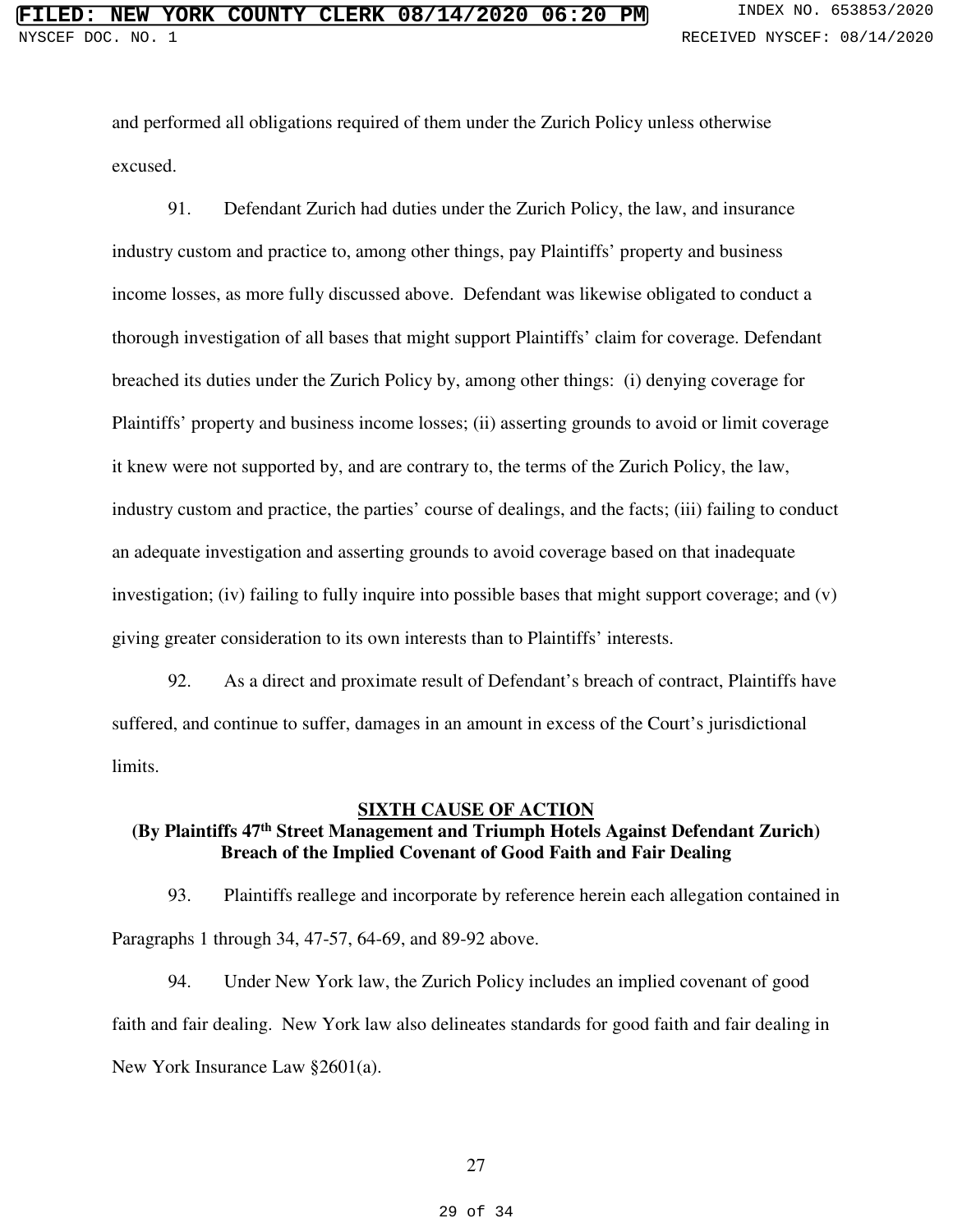95. In breach of the implied covenant of good faith and fair dealing, Defendant did the things and committed the acts alleged above for the purpose of consciously withholding from Plaintiffs the rights and benefits to which they are entitled under the Zurich Policy, and without considering Plaintiffs' interests at least to the same extent as Defendant considered its own interests.

96. Plaintiffs have suffered consequential damages as a direct and proximate result of Defendant's acts, including but not limited to pre-judgment interest, attorneys' fees, and costs incurred in enforcing Plaintiffs' rights under the Zurich Policy. Consequential damages were reasonably contemplated by the parties at the time they entered into the Zurich Policy.

#### **SEVENTH CAUSE OF ACTION**

# **(By Plaintiffs 47th Street Management and Triumph Hotels Against Defendant Zurich) Declaratory Relief**

97. Plaintiffs reallege and incorporates by reference herein each allegation contained in Paragraphs 1 through 34, 47-57, 64-69, and 89-96 above.

98. As set forth above, an actual and justiciable controversy exists between Plaintiffs, on the one hand, and Defendant Zurich, on the other hand.

99. Defendant disputes it has a duty to pay Plaintiffs' property and business income losses under the Zurich Policy.

100. Plaintiffs seeks a judicial declaration as to their rights and Defendant's obligations under the Zurich Policy, confirming, among other things: (a) Defendant cannot meet its burden to show the "direct physical loss of or direct physical damage to" requirement bars coverage; (b) Defendant cannot meet its burden to show the purported virus exclusion bars coverage; and (c) Defendant cannot meet its burden to show purported exclusions for pollution, loss of market, loss of use, and governmental action bar coverage.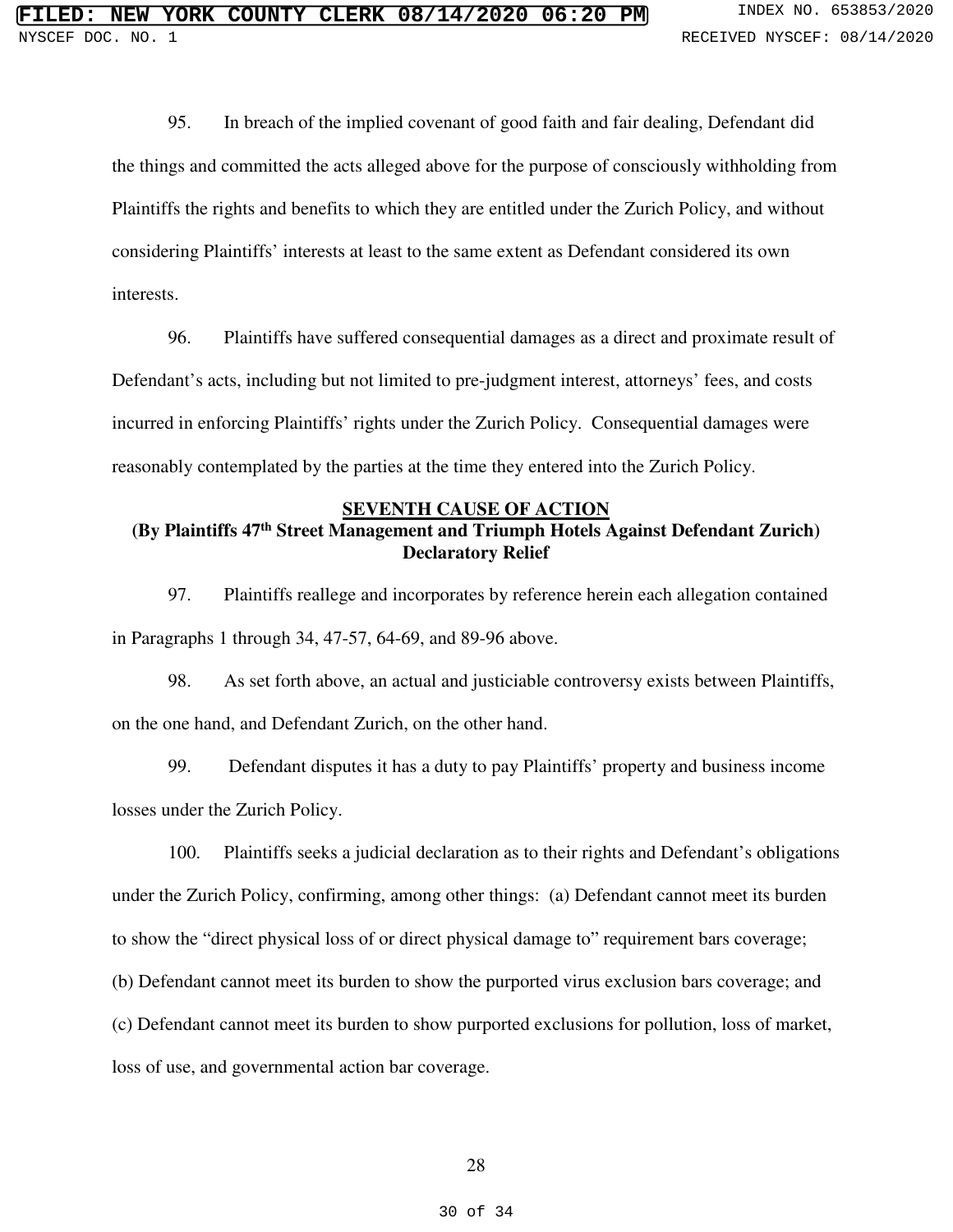## **EIGHTH CAUSE OF ACTION**

# **(By Plaintiffs 47th Street Management and Triumph Hotels Against Defendant Zurich) Deceptive Business Practices – Violation of General Business Law §349**

101. Plaintiffs reallege and incorporate by reference herein each allegation contained in Paragraphs 1 through 34, 47-57, 64-69, and 89-100 above.

102. Defendant Zurich at all times relevant herein acted in bad faith and injured Plaintiffs through its pattern of deceptive conduct.

103. New York Insurance Law § 2601 prohibits an insurer from engaging in "unfair claim settlement practices," including: "(1) knowingly misrepresenting to claimants pertinent facts or policy provisions relating to coverages at issue;" "(4) not attempting in good faith to effectuate prompt, fair and equitable settlements of claims submitted in which liability has become reasonably clear . . . ;" and "(5) compelling policyholders to institute suits to recover amounts due under its policies by offering substantially less than the amounts ultimately recovered in suits brought by them."

104. Defendant Zurich's deceptive acts and practices include, without limitation: (i) knowingly misrepresenting to Plaintiffs that their policies do not provide coverage for the claims, including relying on standard form virus exclusion language it knows it should be estopped from relying upon; (ii) refusing to attempt good faith settlement of Plaintiffs' Claim; and (iii) forcing Plaintiffs to institute suit to recover under their Policies.

105. Plaintiffs are informed and believe that Defendant Zurich has taken the same or similar improper coverage positions with respect to the same standard-form insurance policy language it uses in insurance policies sold to many other policyholders in New York and elsewhere.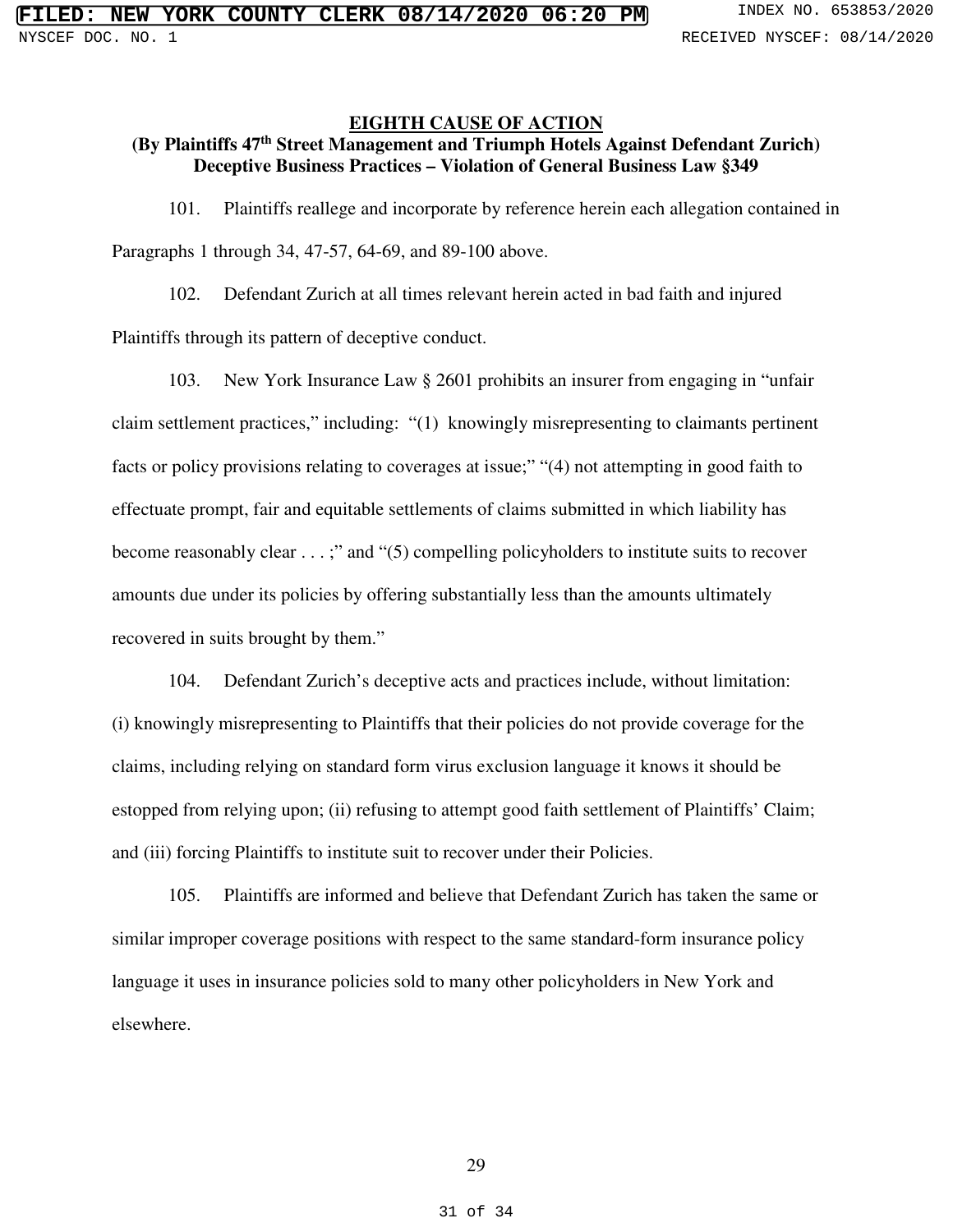106. Defendant Zurich's conduct constitutes deceptive acts and practices in violation of New York General Business Law § 349. Defendant Zurich's conduct was knowing, reckless, and willful.

107. Defendant Zurich's conduct has damaged Plaintiffs, entitling them to compensatory, consequential, and punitive damages, as well as prejudgment interest and attorneys' fees and costs, against Defendant Zurich, in an amount to be proven at trial.

#### **PRAYER FOR RELIEF**

WHEREFORE, Plaintiffs respectfully request that the Court enter judgment against Defendants and in favor of Plaintiffs for the following relief:

1. On the First Cause of Action, for entry of judgment against Hartford, and an award of compensatory damages up to policy limits less deductibles in an amount to be proven at trial;

2. On the Second Cause of Action, for entry of judgment against Hartford, and an award of consequential damages in an amount to be proven at trial;

3. On the Third Cause of Action, for a judicial declaration confirming that Defendant Hartford has a duty to pay Plaintiffs' property and business income losses under the Hartford Policy, and that Defendant cannot meet its burden to show (a) the "direct physical loss of or direct physical damage to" requirement bars coverage; (b) the purported virus exclusion bars coverage; and (c) exclusions for pollution, loss of market, and/or loss of use bar coverage;

4. On the Fourth Cause of Action, for entry of judgment against Hartford and an award of actual damages in an amount to be proven at trial plus interest, reasonable attorneys' fees, and punitive damages in an amount sufficient to deter Hartford from engaging in similar deceptive practices with respect to other policyholders;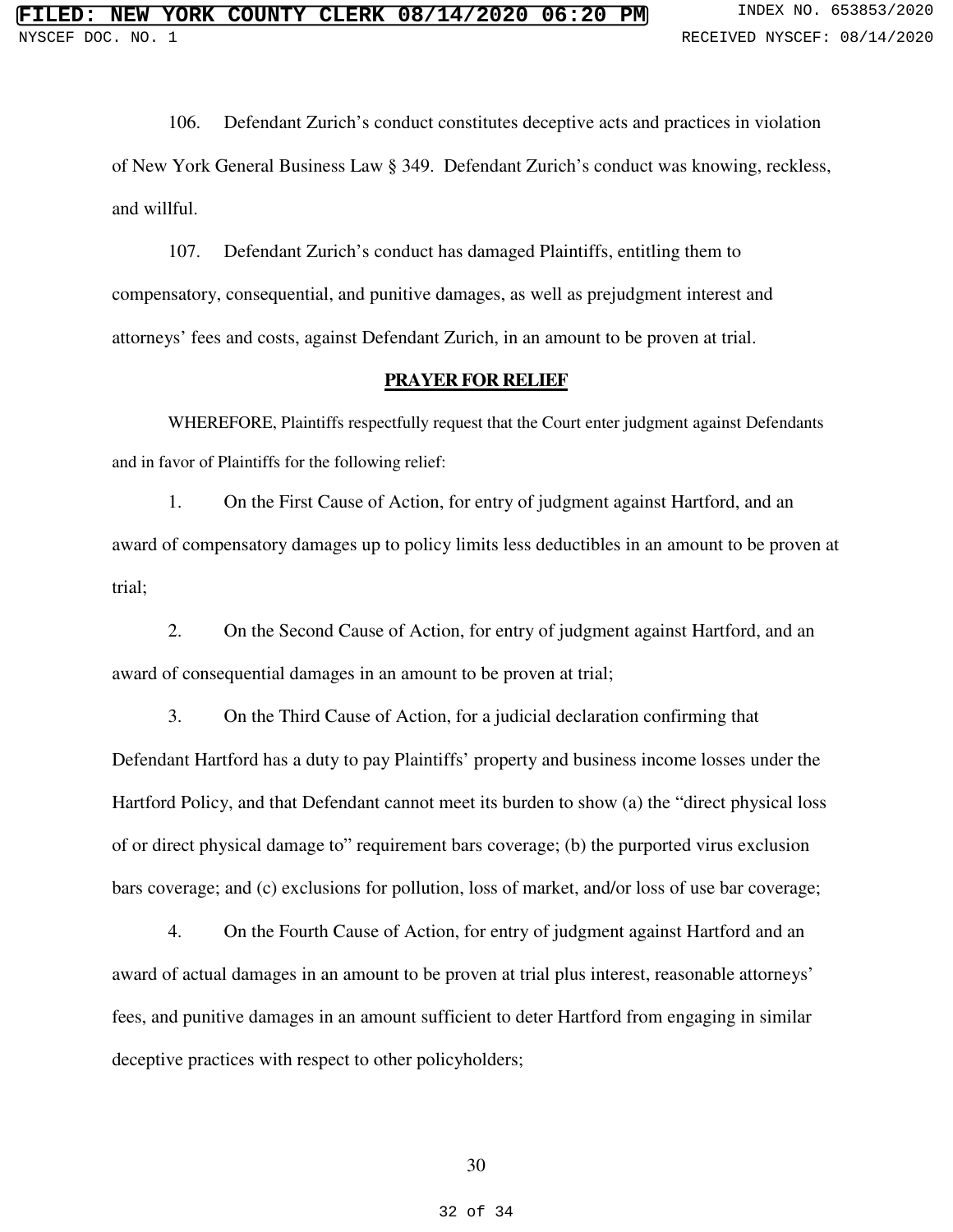5. On the Fifth Cause of Action, for entry of judgment against Zurich, and an award of compensatory damages up to policy limits less deductibles in an amount to be proven at trial;

6. On the Sixth Cause of Action, for entry of judgment against Zurich, and an award of consequential damages in an amount to be proven at trial;

7. On the Seventh Cause of Action, for a judicial declaration confirming that Defendant Zurich has a duty to pay Plaintiffs' property and business income losses under the Zurich Policy, and that Defendant cannot meet its burden to show (a) the "direct physical loss of or direct physical damage to" requirement bars coverage; (b) the purported virus exclusion bars coverage; and (c) purported exclusions for pollution, loss of market, loss of use, and/or governmental action bar coverage;

8. On the Eighth Cause of Action, for entry of judgment against Zurich and an award of actual damages in an amount to be proven at trial plus interest, reasonable attorneys' fees, and punitive damages in an amount sufficient to deter Zurich from engaging in similar deceptive practices with respect to other policyholders;

9. For all Causes of Action, pre-judgment and post-judgment interest as permitted by law, attorneys' fees and costs incurred in prosecution of this lawsuit, and any other such relief the Court deems just and proper.